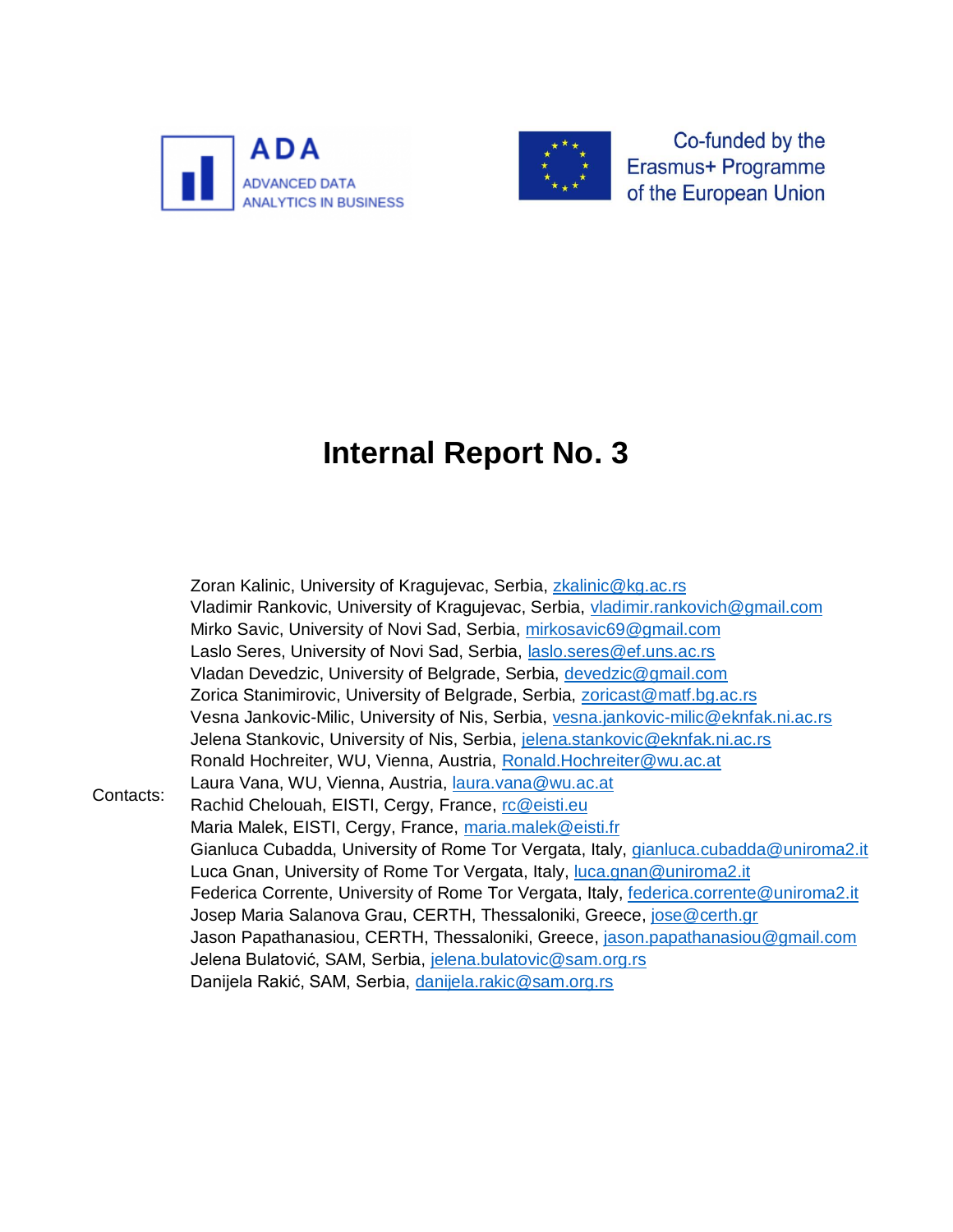| Project acronym:    | ADA                                   |
|---------------------|---------------------------------------|
| Project full title: | Advanced Data Analytics in Business   |
| Project No:         | 598829-EPP-1-2018-1-RS-EPPKA2-CBHE-JP |
| Funding scheme:     | ERASMUS+                              |
| Project start date: | November 15, 2018                     |
| Project duration:   | 36 months                             |

| <b>Abstract</b> | This report represents integral Internal Report No. 3, i.e. the report of<br>quality control and monitoring of the ADA project, for the period from<br>15 July 2020 until 15 November 2020 and it is a result of the activity<br>5.3 Internal Project Control and Monitoring. It consists of the internal<br>quality reports of each project partner as well as an overview of quality |
|-----------------|----------------------------------------------------------------------------------------------------------------------------------------------------------------------------------------------------------------------------------------------------------------------------------------------------------------------------------------------------------------------------------------|
|                 | assessment of study visits realized during reporting period.                                                                                                                                                                                                                                                                                                                           |

| Title of document:          | Internal Report No. 3                       |
|-----------------------------|---------------------------------------------|
| Work package:               | WP5: Quality Control and Monitoring         |
| Activity:                   | 5.3 Internal Project Control and Monitoring |
| Last version date:          | 15/11/2020                                  |
| File name:                  | Internal Report No. 3.pdf                   |
| Number of pages:            | 23                                          |
| <b>Dissemination level:</b> | Consortium                                  |

#### VERSIONING AND CONTRIBUTION HISTORY

| Version | Date       | <b>Revision description</b> | Partner responsible |
|---------|------------|-----------------------------|---------------------|
| 1.0     | 15/11/2020 | Creation of document        | UNIKG               |

#### DISCLAIMER

The European Commission support for the production of this publication does not constitute an endorsement of the contents which reflects the views only of the authors, and the Commission cannot be held responsible for any use which may be made of the information contained therein.

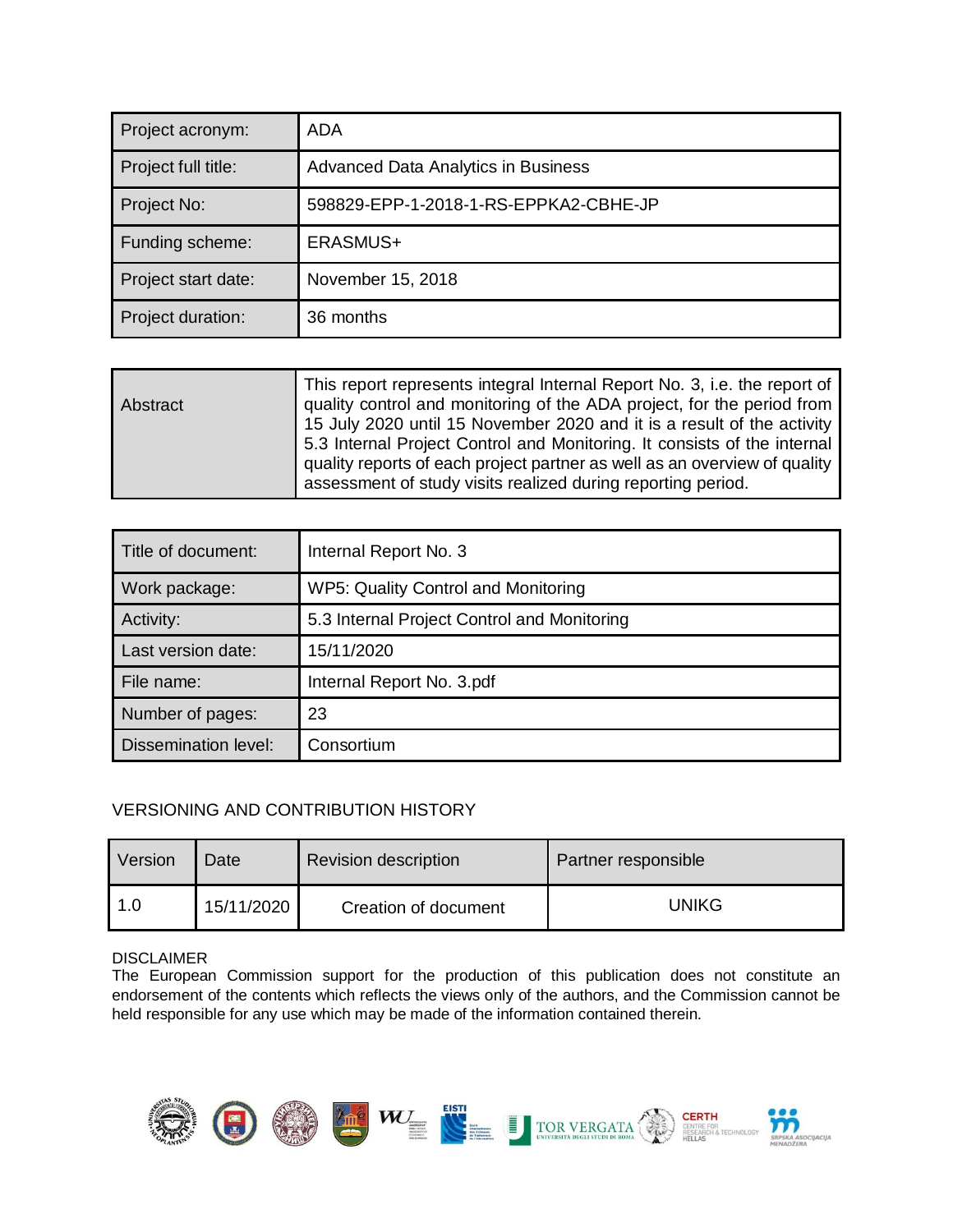#### **Contents**

| Graduate School in Computer Science and Mathematics Engineering (EISTI) 16 |  |
|----------------------------------------------------------------------------|--|
|                                                                            |  |
|                                                                            |  |
|                                                                            |  |

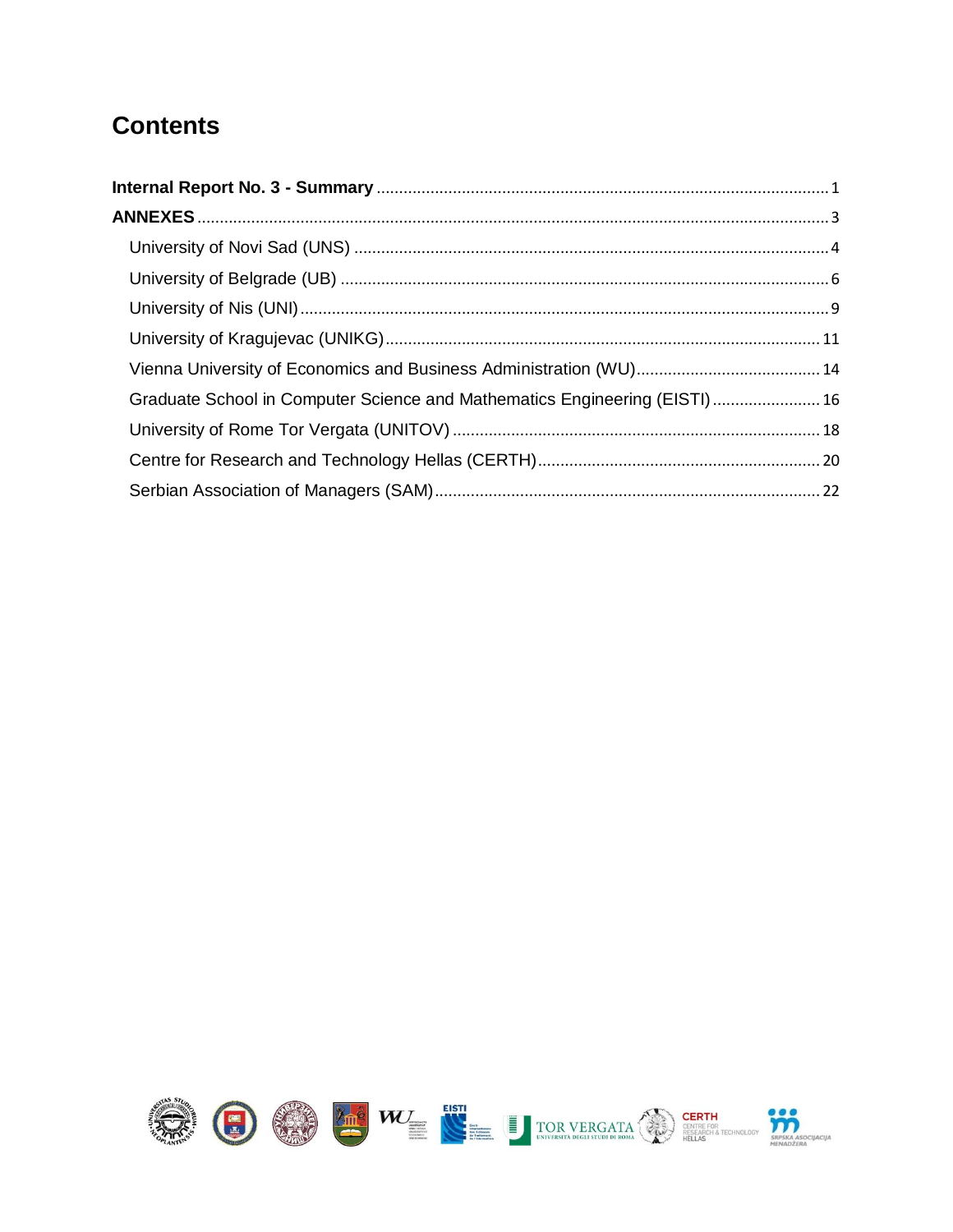#### **Internal Report No. 3 - Summary**

<span id="page-3-0"></span>The Internal Report No. 3 is a regular report of quality control and monitoring of ADA project, scheduled by WorkPlan from the Project Application. The Report covers period from 15 July 2020 until 15 November 2020 and it is an output of the project activity 5.3 Internal Project Control and Monitoring. Each ADA project partner prepared its own internal report (presented in the Annexes section), so more details about the activities, experienced problems and measures taken by each partner may be found there and they will not be elaborated in details in the Summary.

Still present COVID-19 pandemic caused delays and postponements in many project activities. One of the key outcomes of the ADA project is the accreditation of new master study programs in advanced data analytics at three Serbian HEI partners. Due to aforementioned problems caused by COVID-19 pandemic, but also some administrative obstacles and long accreditation process in Serbia, all three Serbian HEI partners are still in this process. UNS has submitted complete accreditation documentation to the Serbian National Entity for Accreditation and Quality Assurance in Higher Education (NEAQA), which is in charge of the accreditation of HEI institutions and study programs, and the documentation is currently being evaluated. UB and UNI are still working on accreditation documentation and its adoption on University bodies. Forth Serbian HEI partner, UNIKG, accredited new study program (which includes new courses developed under ADA project), and enrolled first students to these courses in October 2020.

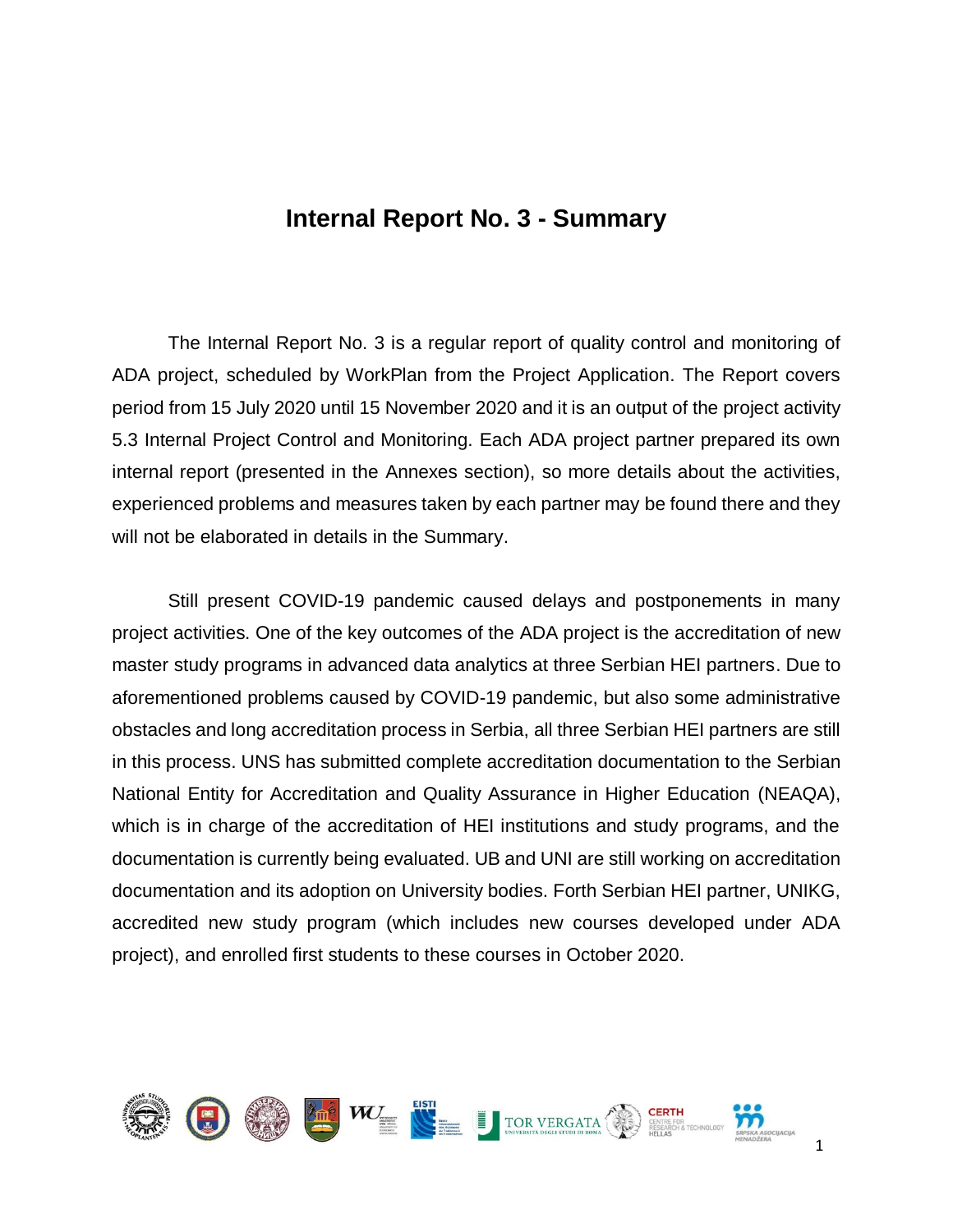During reporting period, UB finished previously delayed first round of equipment purchase. In addition, all four Serbian HEI partners, during reporting period, completely finished second round of equipment purchase, therefore finishing this project activity.

COVID-19 pandemic caused also postponements of all travels and study visits, and therefore ADA project team members communicated and worked online. The selected professors at all ADA project partners worked on preparation of teaching materials for the study programs and courses developed under ADA project. In addition, all project partners worked on preparation of on-line Workshop on teaching methodology, scheduled for beginning of December 2020 and hosted by UB.

Finally, in the reporting period, Interim report of the ADA project was submitted to Brussels, and it was accepted and approved there, confirming good work on project activities and good overall results, despite the global obstacles.

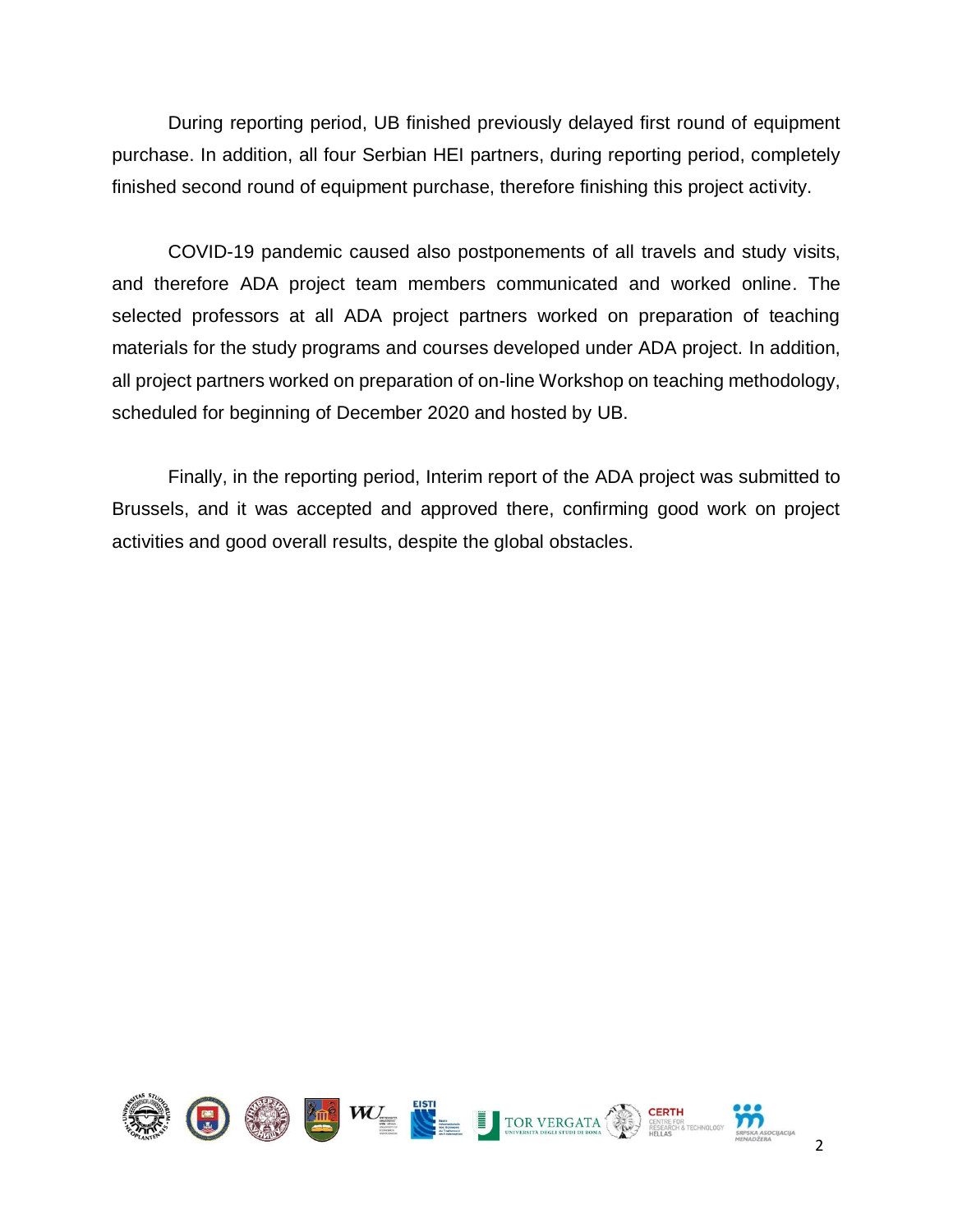#### **ANNEXES**

#### **Internal report No. 3**

- <span id="page-5-0"></span>- University of Novi Sad, Serbia
- University of Belgrade, Serbia
- University of Niš, Serbia
- University of Kragujevac, Serbia
- Vienna University of Economics and Business, Austria
- Graduate School in Computer Science and Mathematics Engineering, Cergy, France
- University of Rome Tor Vergata, Italy
- Centre for Research and Technology Hellas, Greece
- Serbian Association of Managers, Serbia

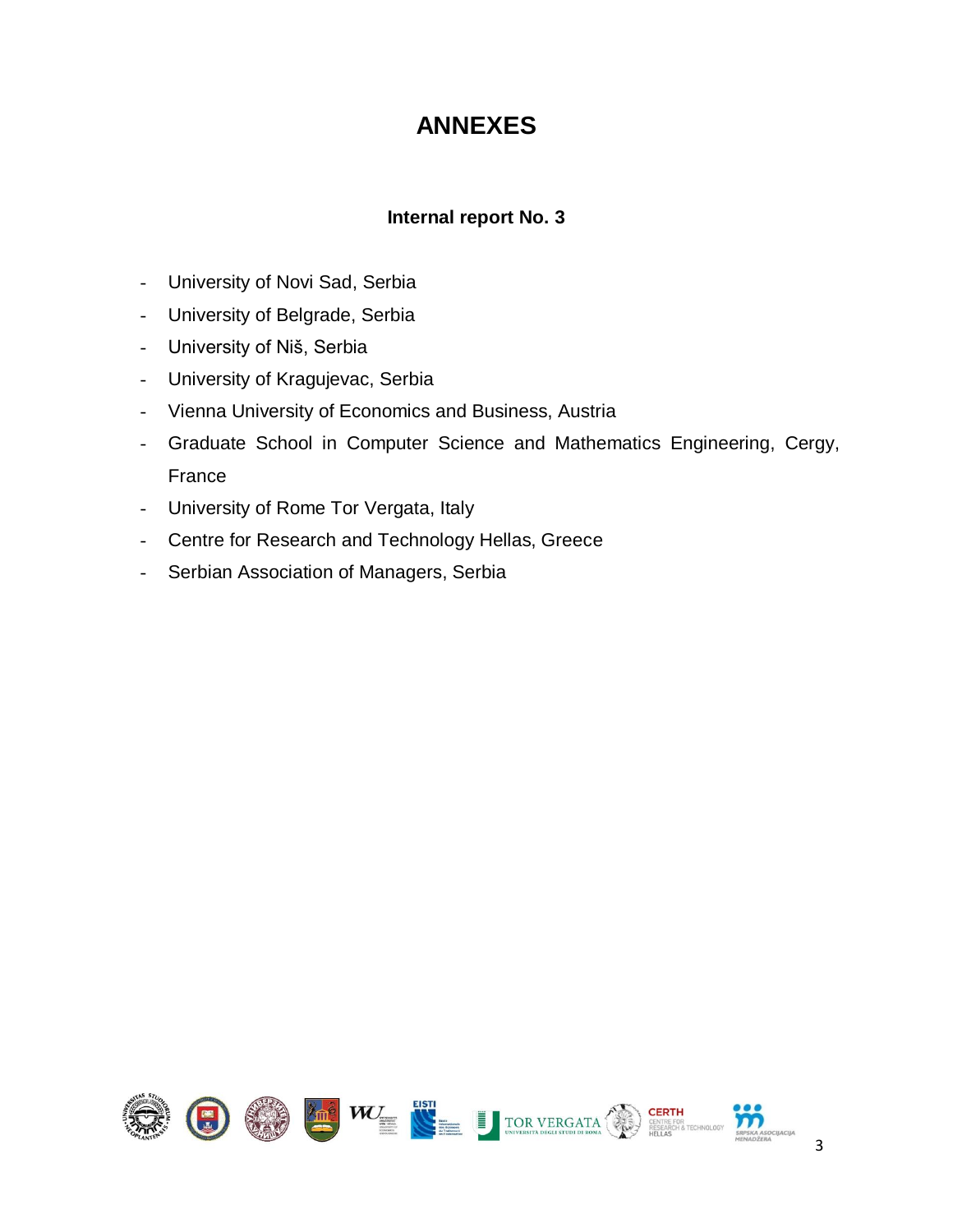



<span id="page-6-0"></span>

| Project partner                                                                                                                            | University of Novi Sad (UNS)                                                                                                                                                  |
|--------------------------------------------------------------------------------------------------------------------------------------------|-------------------------------------------------------------------------------------------------------------------------------------------------------------------------------|
| Reporting period                                                                                                                           | 15.07.2020 - 15.11.2020                                                                                                                                                       |
| Description of all activities<br>realised by project partner<br>during reporting period<br>and achieved results:                           | Second public purchase was finished in order to spend<br>the rest of funds for equipment.<br>Interim report was submitted on time and it was<br>assessed positively by EACEA. |
| Have you experienced<br>any problems or<br>deviations from the plan<br>and schedule (and<br>which)?                                        | Study program of UNS has been submitted for<br>accreditation in June 2020, but we still don't know the<br>outcome.                                                            |
| (explanations for tasks not<br>fully implemented, critical<br>objectives not fully                                                         | Nevertheless, the start of study program was already<br>postponed for October 2021 due to pandemic.                                                                           |
| achieved and/or not being<br>on schedule. Explanation<br>of the impact on other<br>tasks, available resources<br>and the overall planning) | Second round of training visits is also postponed due to<br>pandemic. We are hoping that we will be able to conduct<br>them starting from spring 2021.                        |
| Measures undertaken to<br>overcome problems and<br>shortcomings:                                                                           |                                                                                                                                                                               |
| Suggestions for other<br>partners and for future<br>period (if any):                                                                       |                                                                                                                                                                               |

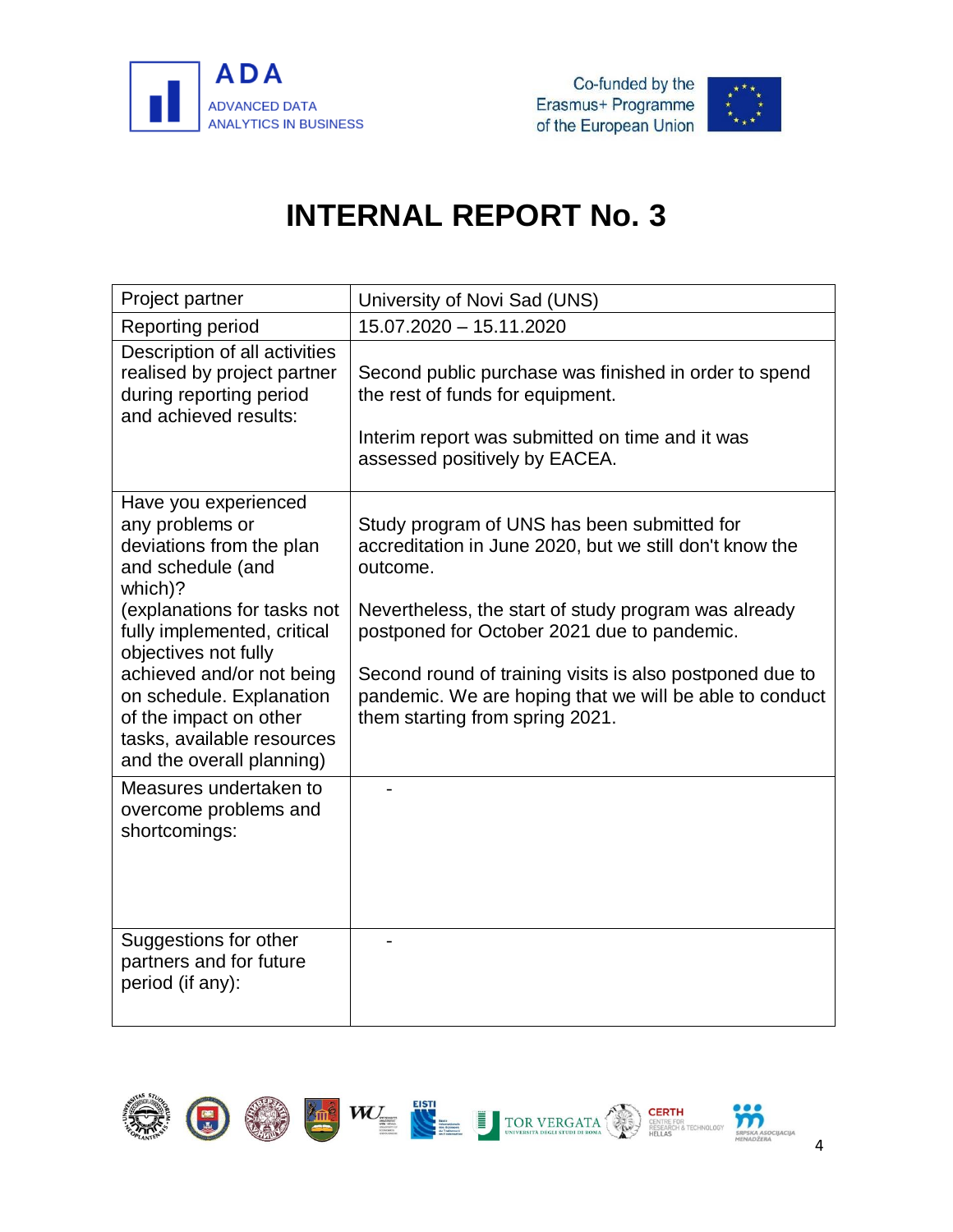





| Activities planned for the<br>following reporting period:                    | Waiting for the possibility to organize the rest of study<br>visits after Covid 19 crisis is over.<br>Waiting for the outcome of accreditation procedure.<br>Participation in the workshop on teaching methodology.<br>Preparation for LLL courses. |               |             |             |             |              |  |
|------------------------------------------------------------------------------|-----------------------------------------------------------------------------------------------------------------------------------------------------------------------------------------------------------------------------------------------------|---------------|-------------|-------------|-------------|--------------|--|
| Estimated degree of<br>realisation of the WP                                 | WP1 Development of a new program in Advance Data<br><b>Analytics in Business</b>                                                                                                                                                                    |               |             |             |             |              |  |
| activities (from LFM matrix<br>of project proposal) for                      | Activity                                                                                                                                                                                                                                            | $0% -$<br>20% | 20%-<br>40% | 40%-<br>60% | 60%-<br>80% | 80%-<br>100% |  |
| which project partner is<br>responsible for<br>(to be filled only by project | 1.1 Analysis of best<br>practice and<br>comparative analysis                                                                                                                                                                                        |               |             |             |             | X            |  |
| partners leading work<br>package):                                           | 1.2 Learning<br>outcomes and<br>competencies                                                                                                                                                                                                        |               |             |             |             | X            |  |
|                                                                              | 1.3 Program,<br>modules, syllabi of<br>all courses and<br><b>ECTS</b>                                                                                                                                                                               |               |             |             |             | X            |  |
|                                                                              | WP6 Management of the project                                                                                                                                                                                                                       |               |             |             |             |              |  |
|                                                                              | Activity                                                                                                                                                                                                                                            | $0% -$<br>20% | 20%-<br>40% | 40%-<br>60% | 60%-<br>80% | 80%-<br>100% |  |
|                                                                              | 6.1 Project<br>coordination<br>meetings                                                                                                                                                                                                             |               |             |             | X           |              |  |
|                                                                              | 6.2 Efficient overall<br>project management                                                                                                                                                                                                         |               |             |             | X           |              |  |
|                                                                              | 6.3 Efficient local<br>project management                                                                                                                                                                                                           |               |             |             | X           |              |  |
|                                                                              | 6.4 Interim Report<br>(IR) and Final Report<br>(FR)                                                                                                                                                                                                 |               |             | X           |             |              |  |
| Prepared by:                                                                 | Mirko Savić                                                                                                                                                                                                                                         |               |             |             |             |              |  |
| Date of reporting:                                                           | 15/11/2020                                                                                                                                                                                                                                          |               |             |             |             |              |  |

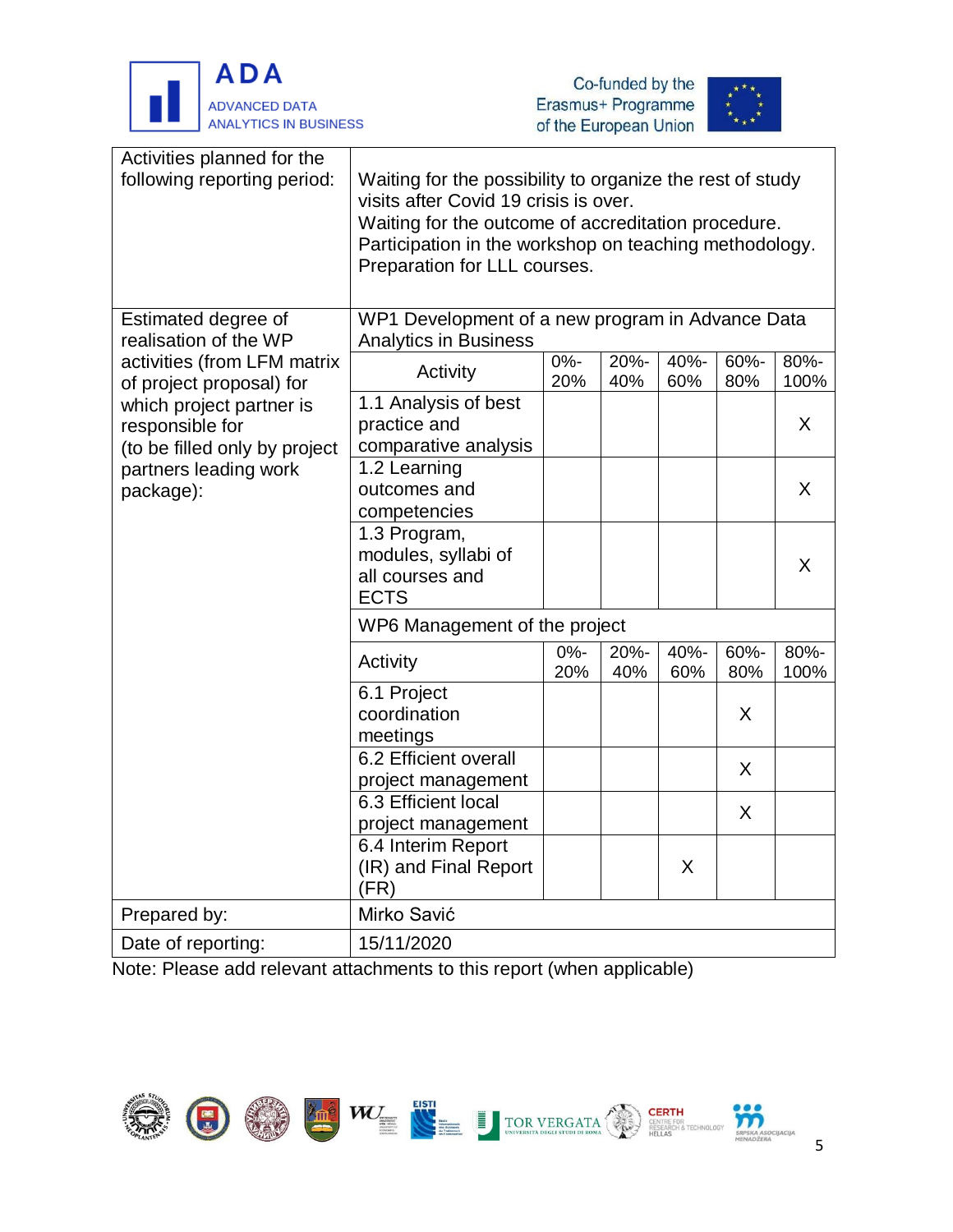



<span id="page-8-0"></span>

| Project partner                                              | University of Belgrade (UB)                                                                                                                                                                                                                                                                                                                                                                                                                                                                               |
|--------------------------------------------------------------|-----------------------------------------------------------------------------------------------------------------------------------------------------------------------------------------------------------------------------------------------------------------------------------------------------------------------------------------------------------------------------------------------------------------------------------------------------------------------------------------------------------|
| Reporting period                                             | 15.07.2020 - 15.11.2020                                                                                                                                                                                                                                                                                                                                                                                                                                                                                   |
| Description of all activities<br>realised by project partner | WP2.1 Purchase of equipment                                                                                                                                                                                                                                                                                                                                                                                                                                                                               |
| during reporting period<br>and achieved results:             | UB has finally got the equipment in the end of August<br>and in early September 2020. Part of the equipment has<br>been installed, but unfortunately much of the equipment<br>has not been installed yet due to the absence of the<br>technical and administrative staff (they now work from<br>home).                                                                                                                                                                                                    |
|                                                              | WP2.2 Organization of workshop in Serbia on teaching<br>methodology in advanced data analytics                                                                                                                                                                                                                                                                                                                                                                                                            |
|                                                              | In early December 2020, UB will organize online<br>workshop, with about 20-30 attendees. In report period,<br>UB was engaged in preparation activities of this<br>Workshop.                                                                                                                                                                                                                                                                                                                               |
|                                                              | WP2.5 Preparation of the courses and teaching material                                                                                                                                                                                                                                                                                                                                                                                                                                                    |
|                                                              | As in the previous reporting period, UB has continued to<br>prepare for the new master study program, in terms of<br>modifying some of the intended topics to cover in<br>specific courses. Administrative regulations have<br>prevented some of the UB teachers from joining the<br>program as it was originally intended. Newly selected<br>teachers have slightly different views on the topics in the<br>corresponding course, thus the syllabi and teaching<br>materials had to be modified as well. |
|                                                              | WP2.7 Preparations for accreditation of the new study<br>programs                                                                                                                                                                                                                                                                                                                                                                                                                                         |
|                                                              | See the next section.                                                                                                                                                                                                                                                                                                                                                                                                                                                                                     |

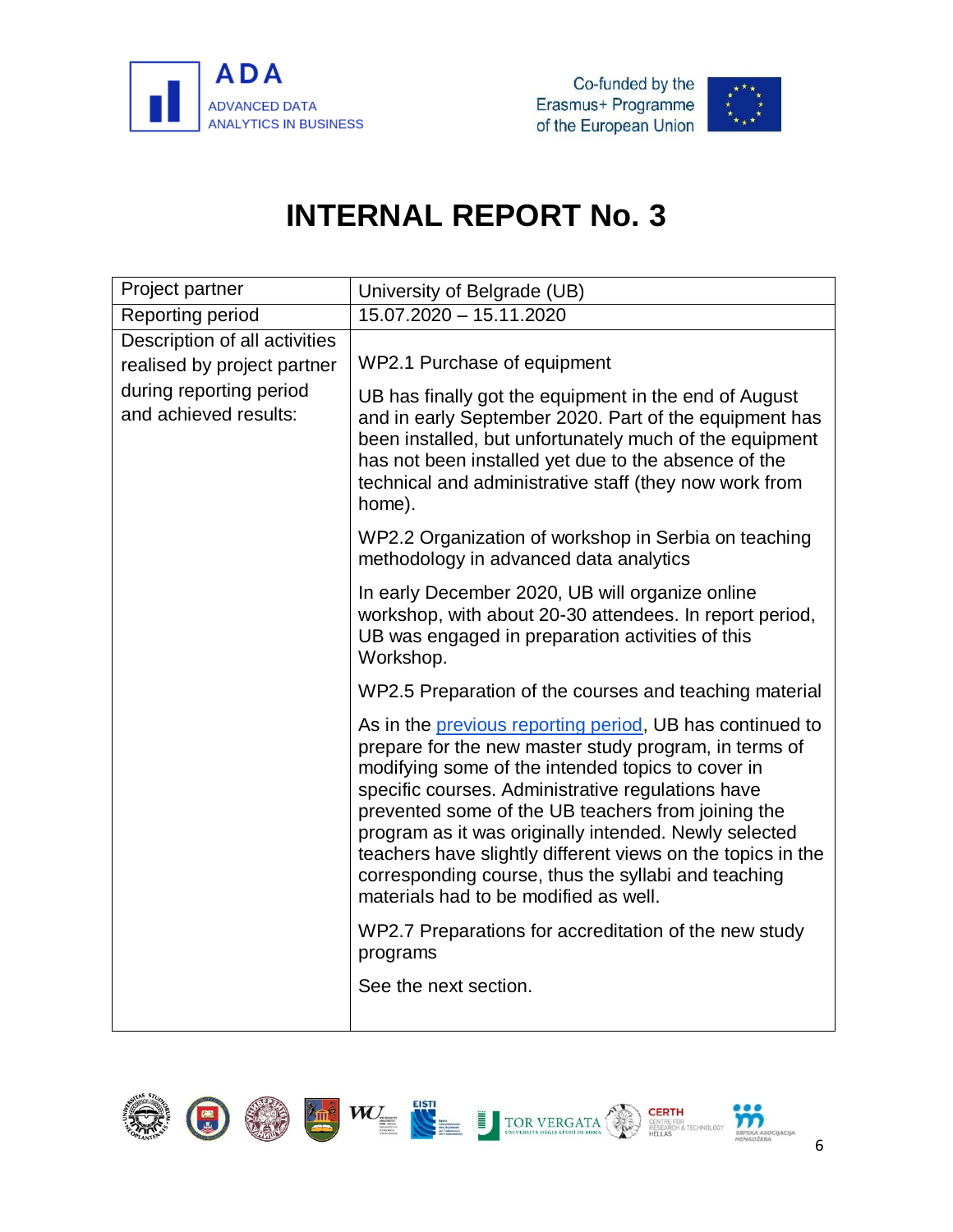





| Have you experienced<br>any problems or<br>deviations from the plan<br>and schedule (and<br>which)?<br>(explanations for tasks not<br>fully implemented, critical<br>objectives not fully<br>achieved and/or not being<br>on schedule. Explanation<br>of the impact on other<br>tasks, available resources<br>and the overall planning) | Yes.<br>WP2.7 Preparations for accreditation of the new study<br>programs<br>Activities that have been planned for this period have<br>been stalled due to the COVID-19 pandemic. The<br>university administration has been largely ineffective.<br>The administrative activities that have been blocking the<br>accreditation of the new study program throughout the<br>last academic year could not be completed. At the end<br>of June 2020 the university administration has got back<br>to work, but since October 2020 much of the<br>administrative work is blocked again. |
|-----------------------------------------------------------------------------------------------------------------------------------------------------------------------------------------------------------------------------------------------------------------------------------------------------------------------------------------|------------------------------------------------------------------------------------------------------------------------------------------------------------------------------------------------------------------------------------------------------------------------------------------------------------------------------------------------------------------------------------------------------------------------------------------------------------------------------------------------------------------------------------------------------------------------------------|
| Measures undertaken to<br>overcome problems and<br>shortcomings:                                                                                                                                                                                                                                                                        | Much like in the <b>previous reporting period</b> , working from<br>home has proved only partially effective. The<br>administration has done part of its job from home, but<br>could not do all of it that way. The UB management has<br>done its best to speed things up, but has not been able<br>to do everything that could have been done had the<br>situation been regular.                                                                                                                                                                                                  |
| Suggestions for other<br>partners and for future<br>period (if any):                                                                                                                                                                                                                                                                    | To ask the funding agency for a 1-year extension of the<br>project lifetime, without extra funding, in order to<br>complete the accreditation process.                                                                                                                                                                                                                                                                                                                                                                                                                             |
| Activities planned for the<br>following reporting period:                                                                                                                                                                                                                                                                               | There is no point in strict planning. At the time of writing<br>this report, the situation with the pandemic in Serbia is<br>MUCH worse than ever since the beginning of the<br>pandemic, and all plans are likely to end up as wishful<br>thinking.<br>Having said that, the plans are to try to complete the                                                                                                                                                                                                                                                                     |
|                                                                                                                                                                                                                                                                                                                                         | administrative procedures and submit the program for<br>accreditation, as well as to install the equipment.                                                                                                                                                                                                                                                                                                                                                                                                                                                                        |









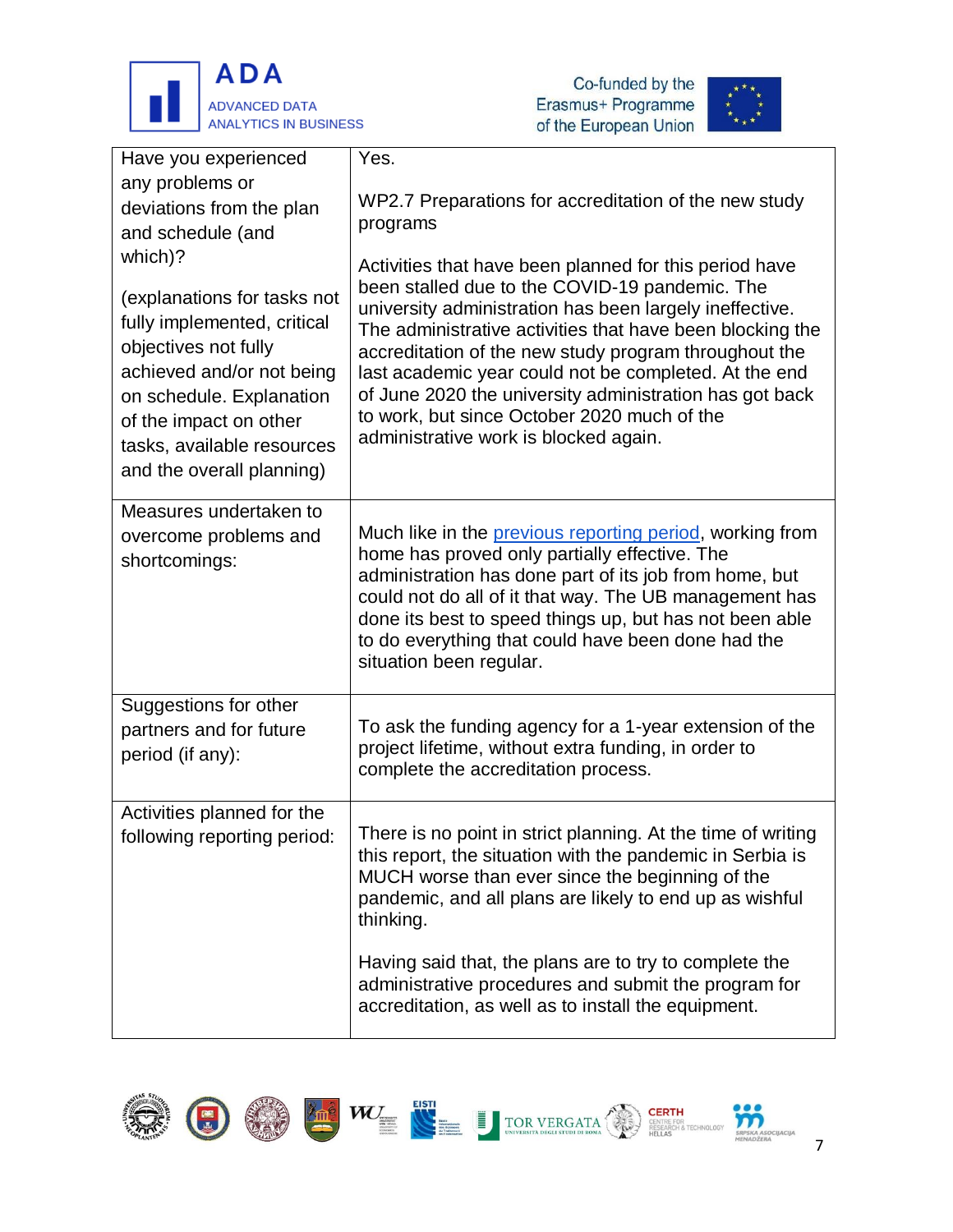





| Estimated degree of           | WP2 Preparations for implementation of new master |        |      |      |      |      |  |
|-------------------------------|---------------------------------------------------|--------|------|------|------|------|--|
| realisation of the WP         | program                                           |        |      |      |      |      |  |
| activities (from LFM matrix   |                                                   |        |      |      |      |      |  |
| of project proposal) for      | Activity                                          | $0% -$ | 20%- | 40%- | 60%- | 80%- |  |
| which project partner is      |                                                   | 20%    | 40%  | 60%  | 80%  | 100% |  |
|                               | WP2.1 Purchase                                    |        |      |      |      |      |  |
| responsible for               | of equipment                                      |        |      |      |      | X    |  |
| (to be filled only by project | <b>WP2.2</b>                                      |        |      |      |      |      |  |
|                               | Organization of                                   |        |      |      |      |      |  |
| partners leading work         | workshop in                                       |        |      |      |      |      |  |
| package):                     | Serbia on teaching                                |        |      |      | X    |      |  |
|                               | methodology in                                    |        |      |      |      |      |  |
|                               | advanced data                                     |        |      |      |      |      |  |
|                               | analytics                                         |        |      |      |      |      |  |
|                               | <b>WP2.3 Preparation</b>                          |        |      |      |      |      |  |
|                               | of the Guide in                                   | X      |      |      |      |      |  |
|                               | methodology                                       |        |      |      |      |      |  |
|                               | WP2.4 Study visits                                |        |      |      |      |      |  |
|                               | of staff from Serbia                              |        | X    |      |      |      |  |
|                               | to EU                                             |        |      |      |      |      |  |
|                               | <b>WP2.5 Preparation</b>                          |        |      |      |      |      |  |
|                               | of the courses and                                |        |      |      |      | X    |  |
|                               | teaching material                                 |        |      |      |      |      |  |
|                               | <b>WP2.6 Preparation</b>                          |        | X    |      |      |      |  |
|                               | of the LLL program                                |        |      |      |      |      |  |
|                               | <b>WP2.7</b>                                      |        |      |      |      |      |  |
|                               | Preparations for                                  |        |      |      |      |      |  |
|                               | accreditation of the                              |        |      |      | X    |      |  |
|                               | new study                                         |        |      |      |      |      |  |
|                               | programs                                          |        |      |      |      |      |  |
|                               | <b>WP2.8</b>                                      |        |      |      |      |      |  |
|                               | Development of                                    |        |      |      |      | X    |  |
|                               | the ADA project                                   |        |      |      |      |      |  |
|                               | booklet                                           |        |      |      |      |      |  |
| Prepared by:                  | Vladan Devedžić                                   |        |      |      |      |      |  |
| Date of reporting:            | 15.11.2020                                        |        |      |      |      |      |  |

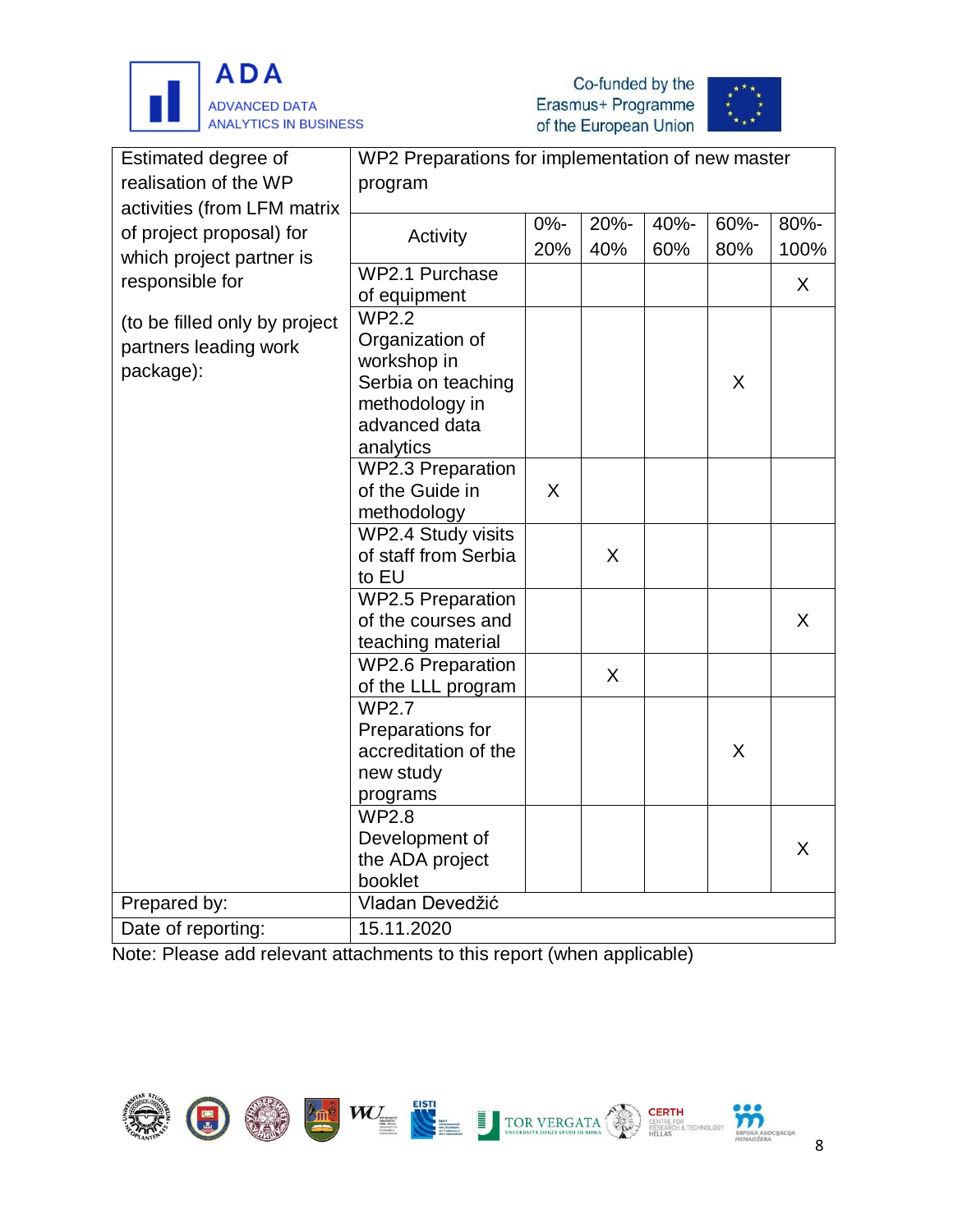



<span id="page-11-0"></span>

| Project partner                                                                                                                                                                                                                                                                                                                         | University of Nis (UNI)                                                                                                                                                                                                                                                                                                                                                                                                                                                                                                                                                                                                                      |
|-----------------------------------------------------------------------------------------------------------------------------------------------------------------------------------------------------------------------------------------------------------------------------------------------------------------------------------------|----------------------------------------------------------------------------------------------------------------------------------------------------------------------------------------------------------------------------------------------------------------------------------------------------------------------------------------------------------------------------------------------------------------------------------------------------------------------------------------------------------------------------------------------------------------------------------------------------------------------------------------------|
| Reporting period                                                                                                                                                                                                                                                                                                                        | 15.07.2020 - 15.11.2020                                                                                                                                                                                                                                                                                                                                                                                                                                                                                                                                                                                                                      |
| Description of all activities<br>realised by project partner<br>during reporting period<br>and achieved results:                                                                                                                                                                                                                        | Lecturers have prepared teaching material for<br>new master courses, according to syllabi<br>All necessary equipment for realization of master<br>$\blacksquare$<br>program was purchased and put to use.<br>In accordance with the legal documents related to<br>the conditions and manner of engaging visiting<br>professors at the University of Nis, a proposal to<br>engage four professors from foreign partner<br>universities was sent to the Electoral Council and<br>the Dean of the Faculty of Economics.                                                                                                                         |
| Have you experienced<br>any problems or<br>deviations from the plan<br>and schedule (and<br>which)?<br>(explanations for tasks not<br>fully implemented, critical<br>objectives not fully<br>achieved and/or not being<br>on schedule. Explanation<br>of the impact on other<br>tasks, available resources<br>and the overall planning) | Study programs were approved by the Council of<br>Teachers at faculties and were referred to universities to<br>get approval from the appropriate bodies (Quality<br>Committee, Expert Council and Senate of the university).<br>Afterwards study program can be submitted to the<br>National Accreditation Body (NAT).<br>According to the plan, activity 3.1. Accreditation of the<br>master study program was meant to be realized in the<br>period between October 2019 and the end of March<br>2020, but due to Covid-19 pandemic and transitions to a<br>new mode of operation at universities, all activities have<br>been postponed. |
| Measures undertaken to<br>overcome problems and<br>shortcomings:                                                                                                                                                                                                                                                                        | Any measures to overcome current problems related to<br>accreditation procedure are out of the UNI control due to<br>the uncertainty of the COVID-19 situation. All<br>universities in Serbia, who are project partners, operate<br>by strict government guidelines.                                                                                                                                                                                                                                                                                                                                                                         |

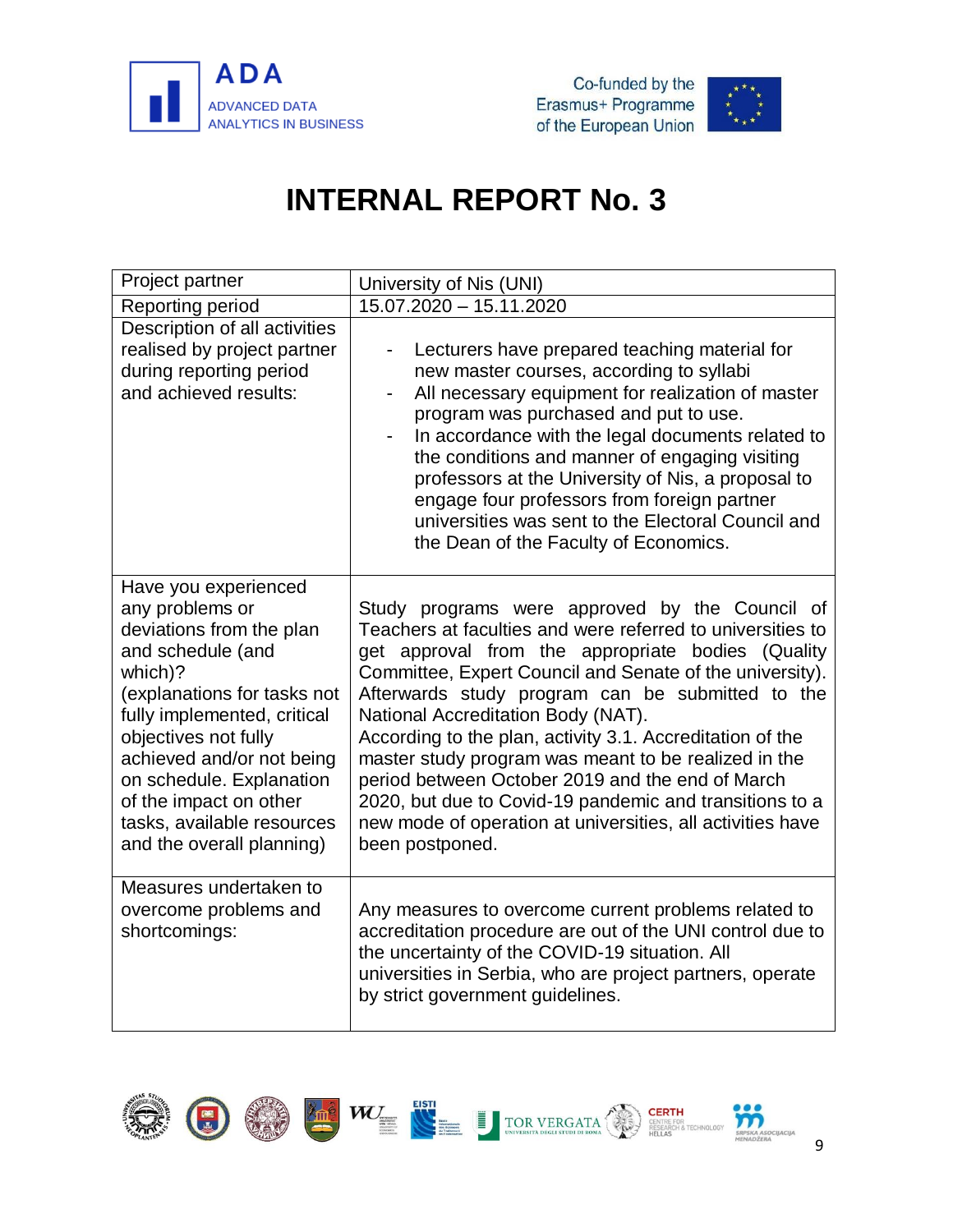





| Suggestions for other<br>partners and for future<br>period (if any):                                                                                                                                                          |                                                                                                                                                                                                                                                                                      |               |              |             |             |              |
|-------------------------------------------------------------------------------------------------------------------------------------------------------------------------------------------------------------------------------|--------------------------------------------------------------------------------------------------------------------------------------------------------------------------------------------------------------------------------------------------------------------------------------|---------------|--------------|-------------|-------------|--------------|
| Activities planned for the<br>following reporting period:                                                                                                                                                                     | will<br>The<br>materials<br>Accreditation Body, right after the approval of Senate of<br>UNI. Having in mind the recent development of situation,<br>it is expected that the enrolment of first generation at ADA<br>in Business master course will be postponed to October<br>2021. |               | be submitted | to the      |             | National     |
| Estimated degree of<br>realisation of the WP<br>activities (from LFM matrix<br>of project proposal) for<br>which project partner is<br>responsible for<br>(to be filled only by project<br>partners leading work<br>package): | WP3 Implementation of the program                                                                                                                                                                                                                                                    |               |              |             |             |              |
|                                                                                                                                                                                                                               | Activity                                                                                                                                                                                                                                                                             | $0% -$<br>20% | 20%-<br>40%  | 40%-<br>60% | 60%-<br>80% | 80%-<br>100% |
|                                                                                                                                                                                                                               | 3.1 Accreditation of<br>master study<br>program                                                                                                                                                                                                                                      |               |              | X           |             |              |
|                                                                                                                                                                                                                               | 3.2 New master<br>program<br>implemented                                                                                                                                                                                                                                             | X             |              |             |             |              |
|                                                                                                                                                                                                                               | 3.3 New LLL<br>program<br>implemented                                                                                                                                                                                                                                                | X             |              |             |             |              |
|                                                                                                                                                                                                                               | 3.4 Report on<br>feedback and final<br>analysis                                                                                                                                                                                                                                      | X             |              |             |             |              |
| Prepared by:                                                                                                                                                                                                                  | Vesna Janković-Milić                                                                                                                                                                                                                                                                 |               |              |             |             |              |
| Date of reporting:                                                                                                                                                                                                            | 15.11.2020.                                                                                                                                                                                                                                                                          |               |              |             |             |              |

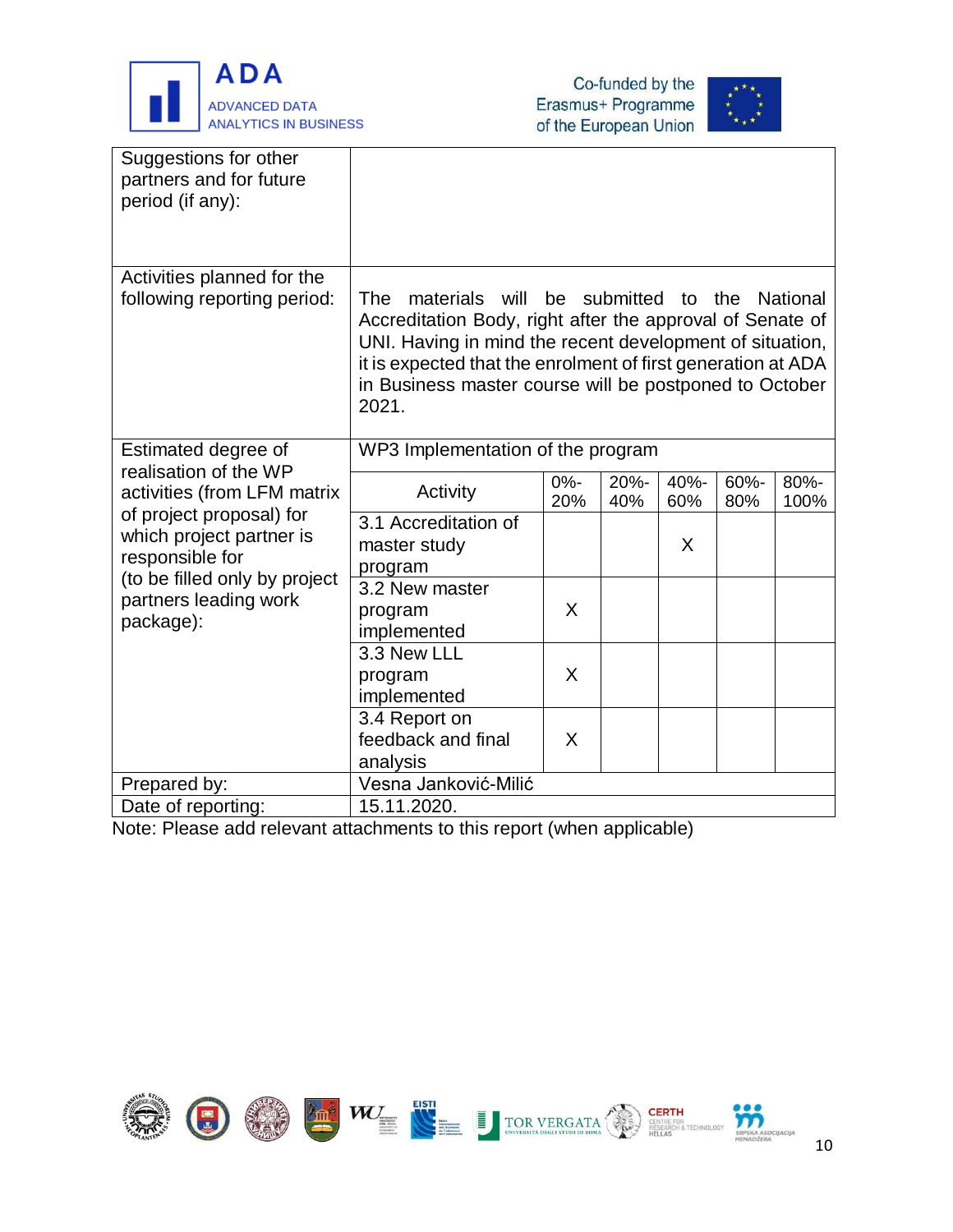



<span id="page-13-0"></span>

| Project partner                                                                                                                                                                                                                                    | University of Kragujevac (UNIKG)                                                                                                                                                                                                                                                                                                                                                                                                                                                                                                                                                                                                                                                                                                                                                                                                                                                                                                                                                                                                                                          |
|----------------------------------------------------------------------------------------------------------------------------------------------------------------------------------------------------------------------------------------------------|---------------------------------------------------------------------------------------------------------------------------------------------------------------------------------------------------------------------------------------------------------------------------------------------------------------------------------------------------------------------------------------------------------------------------------------------------------------------------------------------------------------------------------------------------------------------------------------------------------------------------------------------------------------------------------------------------------------------------------------------------------------------------------------------------------------------------------------------------------------------------------------------------------------------------------------------------------------------------------------------------------------------------------------------------------------------------|
| Reporting period                                                                                                                                                                                                                                   | 15.07.2020 - 15.11.2020                                                                                                                                                                                                                                                                                                                                                                                                                                                                                                                                                                                                                                                                                                                                                                                                                                                                                                                                                                                                                                                   |
| Description of all activities<br>realised by project partner<br>during reporting period<br>and achieved results:                                                                                                                                   | As in the previous period, all planned mobilities were<br>postponed due to COVID-19 pandemics. During the<br>previous period, the accreditation of new master study<br>program which includes new courses developed under<br>ADA project was finished and the first generation of<br>master students was enrolled to these courses at the<br>UNIKG i.e. its Faculty of Economics in October 2020. In<br>addition, UNIKG team members worked on preparation<br>of teaching materials for new courses developed under<br>ADA project, as well as their presentation for the<br>Workshop on teaching methodology, planned for<br>December 2020 in Belgrade.<br>UNIKG also finalized second phase of equipment<br>purchase i.e. the additional equipment was received,<br>installed and paid for, during the reporting period.<br>Finally, UNIKG continually worked on coordination of<br>work in WP4 and WP5, which it leads. In the reporting<br>period, UNIKG representatives maintained project<br>website, and also coordinated preparation of Internal<br>Report No. 3. |
| Have you experienced<br>any problems or<br>deviations from the plan<br>and schedule (and<br>which)?<br>(explanations for tasks not<br>fully implemented, critical<br>objectives not fully<br>achieved and/or not being<br>on schedule. Explanation | COVID-19 pandemic caused some problems related to<br>mobility within the project, but UNIKG successfully<br>finished some previously delayed activities, such as<br>complete equipment purchase and study program<br>accreditation and student enrollment.                                                                                                                                                                                                                                                                                                                                                                                                                                                                                                                                                                                                                                                                                                                                                                                                                |









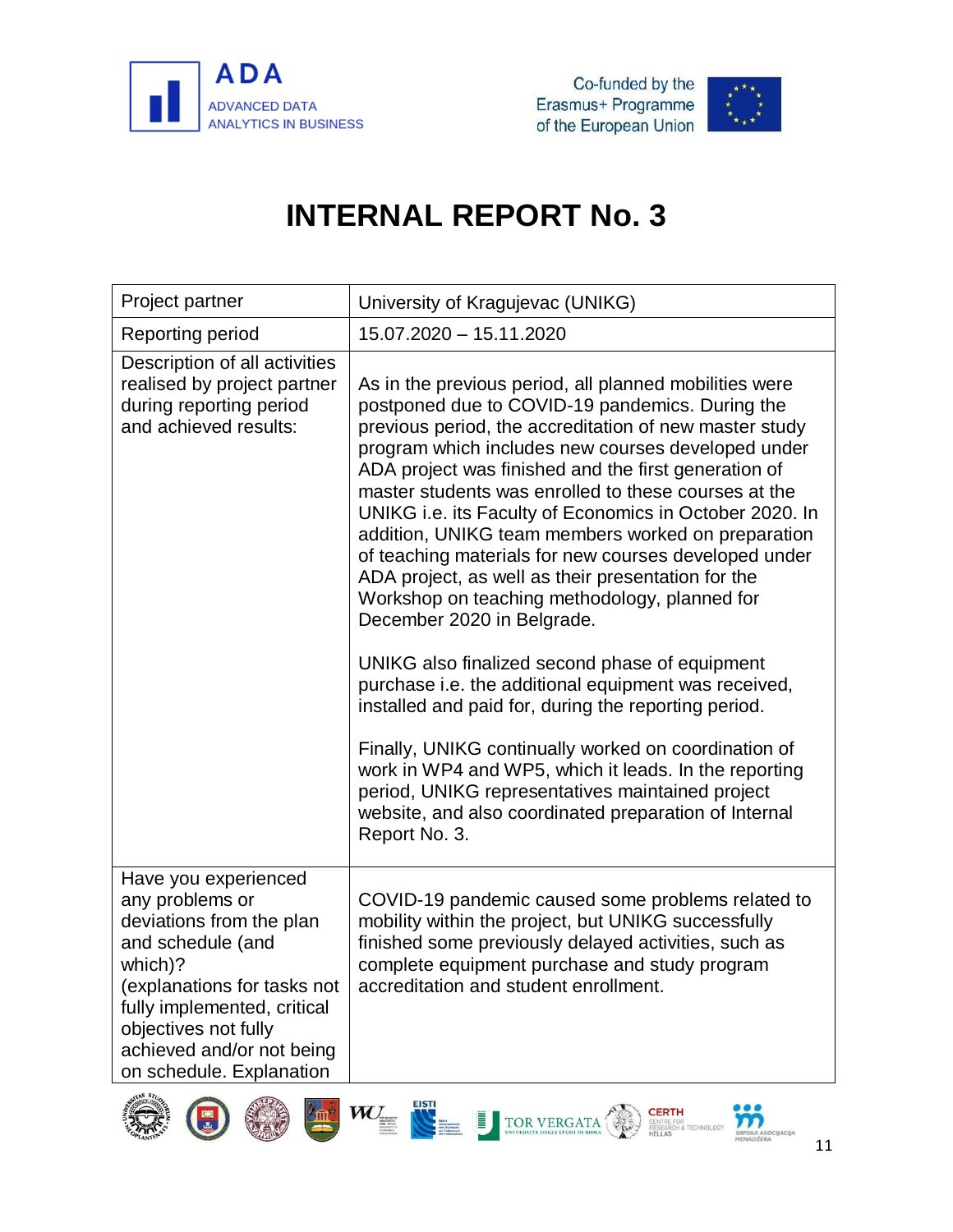





| of the impact on other<br>tasks, available resources<br>and the overall planning)                                                              |                                                                                                                                                                              |               |             |             |             |              |
|------------------------------------------------------------------------------------------------------------------------------------------------|------------------------------------------------------------------------------------------------------------------------------------------------------------------------------|---------------|-------------|-------------|-------------|--------------|
| Measures undertaken to<br>overcome problems and<br>shortcomings:                                                                               | $\overline{\phantom{a}}$                                                                                                                                                     |               |             |             |             |              |
| Suggestions for other<br>partners and for future<br>period (if any):                                                                           | <b>No</b>                                                                                                                                                                    |               |             |             |             |              |
| Activities planned for the<br>following reporting period:                                                                                      | Due to COVID-19 problems, it is hard to predict how and<br>what will be possible to do in the next period. UNIKG will<br>use online communication with all project partners. |               |             |             |             |              |
|                                                                                                                                                | UNIKG will participate in online Workshop on teaching<br>methodology, which will be organized by the University<br>of Belgrade, in December 2020.                            |               |             |             |             |              |
|                                                                                                                                                | Finally, UNIKG will continue to coordinate the activities<br>within WP4 and WP5, which it leads, and to maintain<br>project website and LinkedIn profile.                    |               |             |             |             |              |
| Estimated degree of                                                                                                                            | WP4 Dissemination and exploitation of project results                                                                                                                        |               |             |             |             |              |
| realisation of the WP<br>activities (from LFM matrix                                                                                           | Activity                                                                                                                                                                     | $0% -$<br>20% | 20%-<br>40% | 40%-<br>60% | 60%-<br>80% | 80%-<br>100% |
| of project proposal) for<br>which project partner is<br>responsible for<br>(to be filled only by project<br>partners leading work<br>package): | 4.1 Set-up<br>Dissemination and<br>exploitation plan                                                                                                                         |               |             |             |             | X            |
|                                                                                                                                                | 4.2 Design of project<br>visual identity                                                                                                                                     |               |             |             |             | X.           |
|                                                                                                                                                | 4.3 Design and<br>setup of project web<br>site                                                                                                                               |               |             |             |             | X            |
|                                                                                                                                                | 4.4 Raising<br>awareness for ADA                                                                                                                                             |               |             |             | X           |              |
|                                                                                                                                                | 4.5 Final Conference                                                                                                                                                         | X             |             |             |             |              |











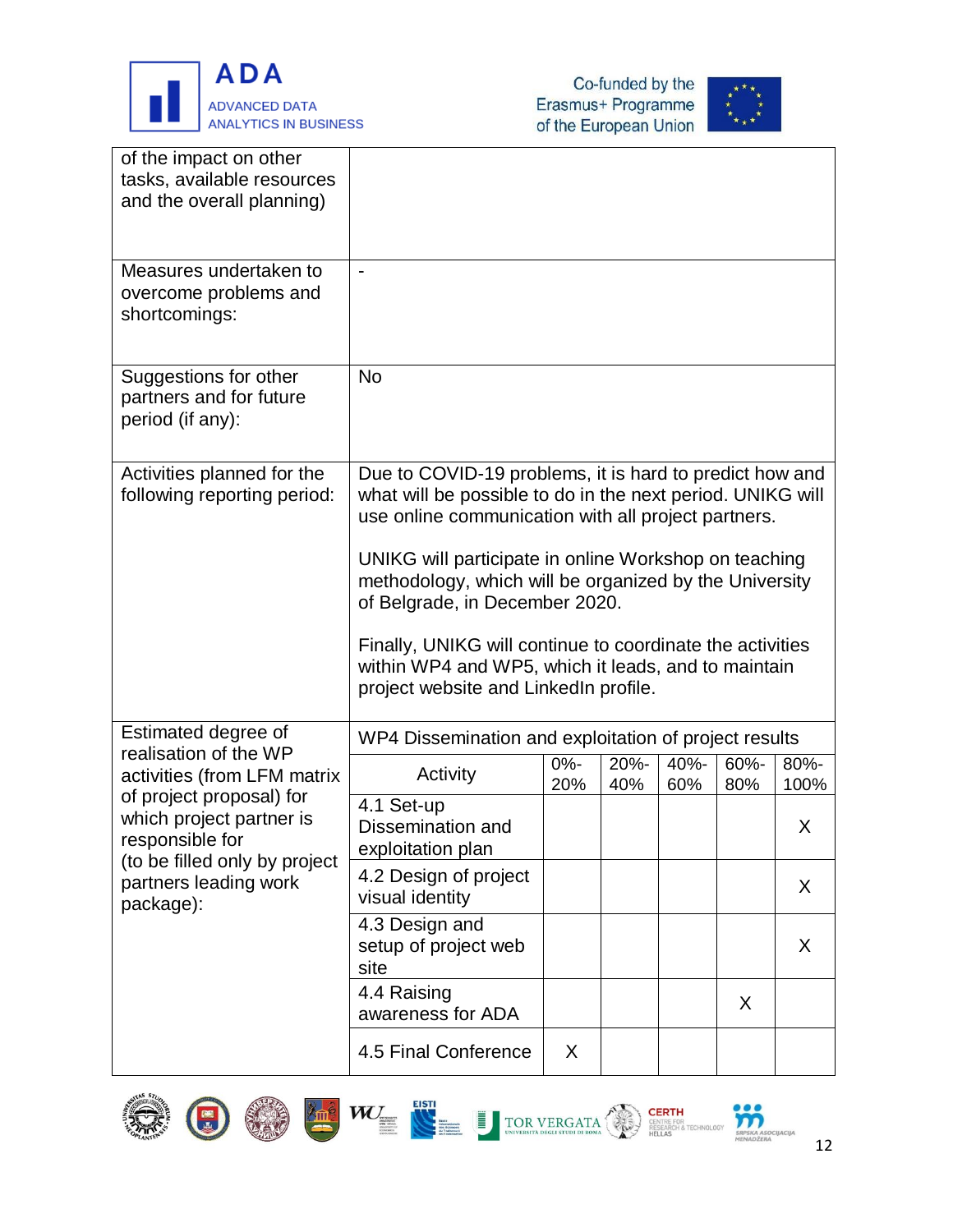





|                    | WP5 Quality control and monitoring                  |               |                |             |             |              |
|--------------------|-----------------------------------------------------|---------------|----------------|-------------|-------------|--------------|
|                    | Activity                                            | $0% -$<br>20% | $20% -$<br>40% | 40%-<br>60% | 60%-<br>80% | 80%-<br>100% |
|                    | 5.1 Defining plan for<br>project quality<br>control |               |                |             |             | X            |
|                    | 5.2 Defining metrics<br>for ADA                     |               |                |             |             | X            |
|                    | 5.3 Internal project<br>control and<br>monitoring   |               |                |             | X           |              |
|                    | 5.4 External<br>evaluation                          | X             |                |             |             |              |
| Prepared by:       | Zoran Kalinić                                       |               |                |             |             |              |
| Date of reporting: | 15.11.2020                                          |               |                |             |             |              |

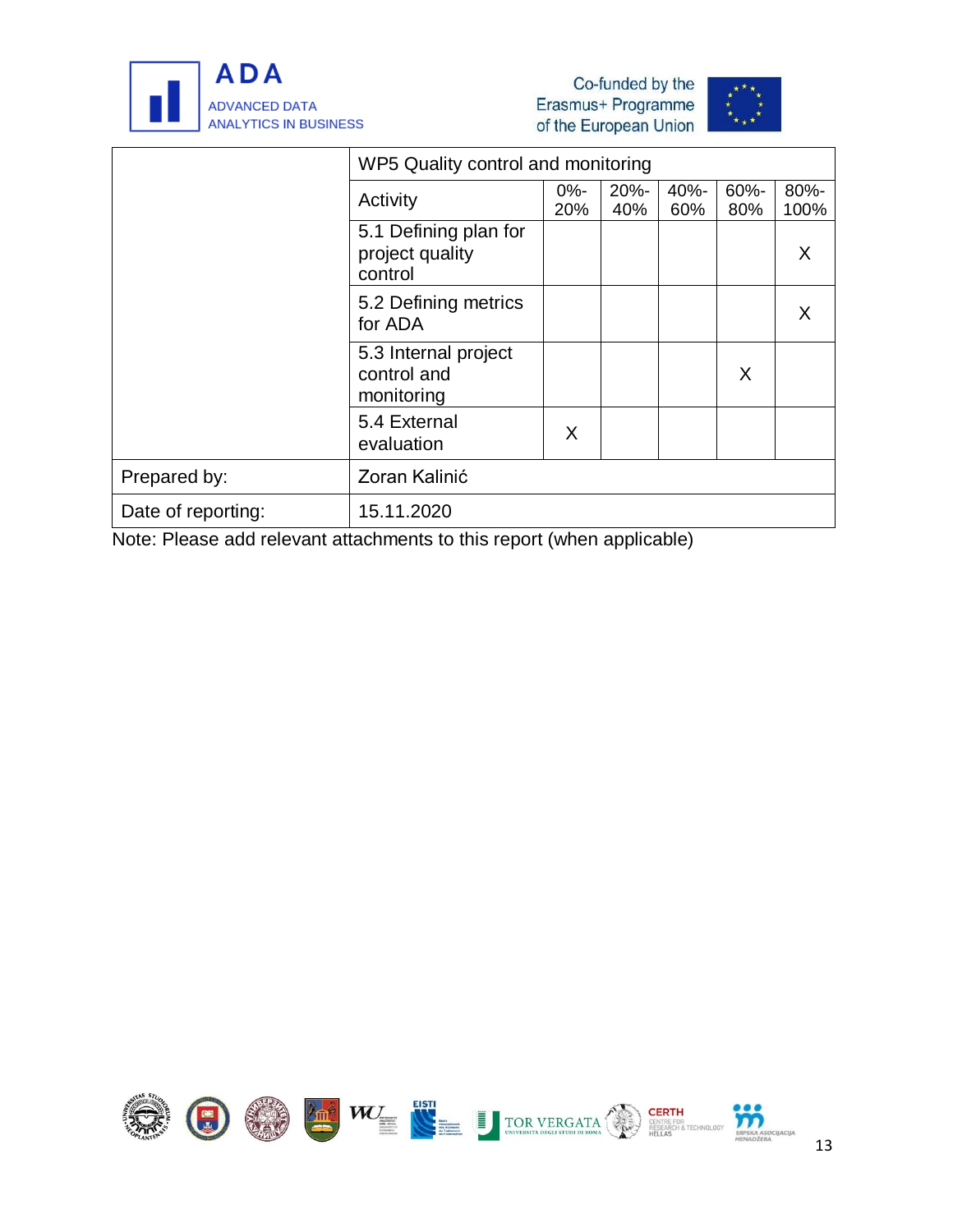



<span id="page-16-0"></span>

| Project partner                                                                                                                                                                                                                                                                                                                      | Vienna University of Economics and Business<br>Administration (WU)                                                                                                                                                                                             |
|--------------------------------------------------------------------------------------------------------------------------------------------------------------------------------------------------------------------------------------------------------------------------------------------------------------------------------------|----------------------------------------------------------------------------------------------------------------------------------------------------------------------------------------------------------------------------------------------------------------|
| Reporting period                                                                                                                                                                                                                                                                                                                     | 15.07.2020 - 15.11.2020                                                                                                                                                                                                                                        |
| Description of all activities<br>realised by project partner<br>during reporting period<br>and achieved results:                                                                                                                                                                                                                     | WU continued to develop programs for the Data Science<br>Bachelor specialization as well as dedicated programs<br>for LLL always with the ADA project in mind.                                                                                                 |
|                                                                                                                                                                                                                                                                                                                                      | During Winter 2020 Ronald Hochreiter at WU delivers<br>Bachelor lectures on Data Science II (Data Analytics)<br>and Data Science V (Data Science Lab), which require a<br>continuous development of content which is also<br>relevant for various ADA courses. |
|                                                                                                                                                                                                                                                                                                                                      | Regarding LLL courses, Ronald Hochreiter is now the<br>co-leader of the Executive Academy program on Data<br>Science, which is an important part of the new<br>professional MBA on Digital Transformation and Data<br>Science.                                 |
|                                                                                                                                                                                                                                                                                                                                      | Furthermore, Ronald Hochreiter held a special session<br>on Data Analytics for Law Tech for the LL.M. DigiTax<br>program.                                                                                                                                      |
| Have you experienced any<br>problems or deviations<br>from the plan and<br>schedule (and which)?<br>(explanations for tasks not<br>fully implemented, critical<br>objectives not fully<br>achieved and/or not being<br>on schedule. Explanation<br>of the impact on other<br>tasks, available resources<br>and the overall planning) | Due to Corona the cooperation with other partners was<br>unfortunately limited, but preparations for a joint<br>workshop (online) in December 2020 were undertaken<br>together.                                                                                |

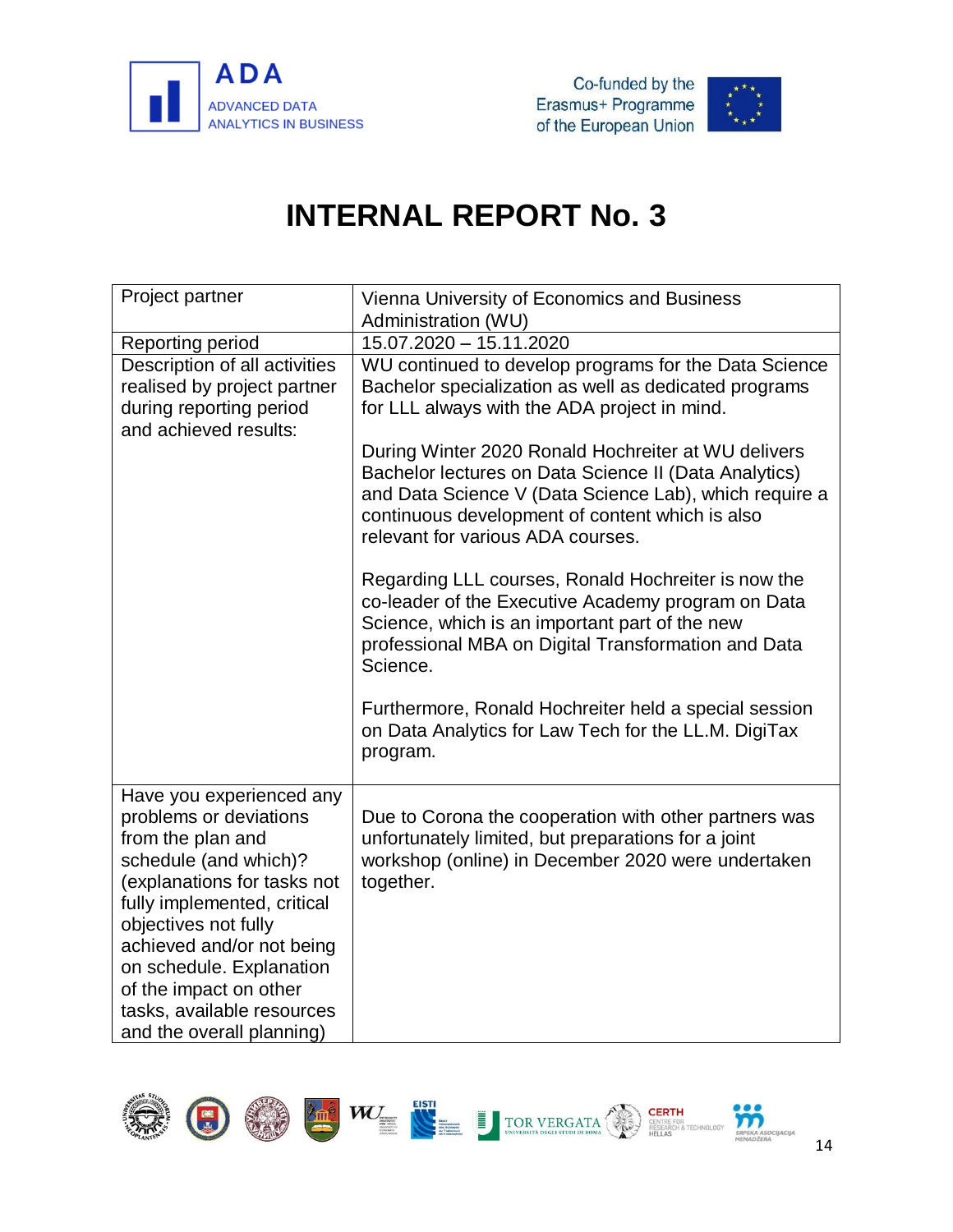

.<br>F





| Measures undertaken to<br>overcome problems and<br>shortcomings:     | WU representatives worked as much as it was possible<br>under given circumstances, mainly online.                                                                                                                                                                                              |               |             |             |             |              |
|----------------------------------------------------------------------|------------------------------------------------------------------------------------------------------------------------------------------------------------------------------------------------------------------------------------------------------------------------------------------------|---------------|-------------|-------------|-------------|--------------|
| Suggestions for other<br>partners and for future<br>period (if any): | <b>No</b>                                                                                                                                                                                                                                                                                      |               |             |             |             |              |
| Activities planned for the<br>following reporting period:            | Participation in online Workshop on teaching<br>methodology at the UB. Continuation of the development<br>of WU programs both on Bachelor, Master and LLL level<br>by continuously improving the lectures held at WU and<br>WU Executive Academy, which will be also used for<br>ADA purposes. |               |             |             |             |              |
| Estimated degree of<br>realisation of the WP                         | <b>WP</b>                                                                                                                                                                                                                                                                                      |               |             |             |             |              |
| activities (from LFM matrix<br>of project proposal) for              | Activity                                                                                                                                                                                                                                                                                       | $0% -$<br>20% | 20%-<br>40% | 40%-<br>60% | 60%-<br>80% | 80%-<br>100% |
| which project partner is<br>responsible for                          |                                                                                                                                                                                                                                                                                                |               |             |             |             |              |
| (to be filled only by project<br>partners leading work               |                                                                                                                                                                                                                                                                                                |               |             |             |             |              |
| package):                                                            |                                                                                                                                                                                                                                                                                                |               |             |             |             |              |
| Prepared by:                                                         | Assoc.-Prof. PD Dr. Ronald Hochreiter                                                                                                                                                                                                                                                          |               |             |             |             |              |
| Date of reporting:                                                   | 15/11/2020                                                                                                                                                                                                                                                                                     |               |             |             |             |              |

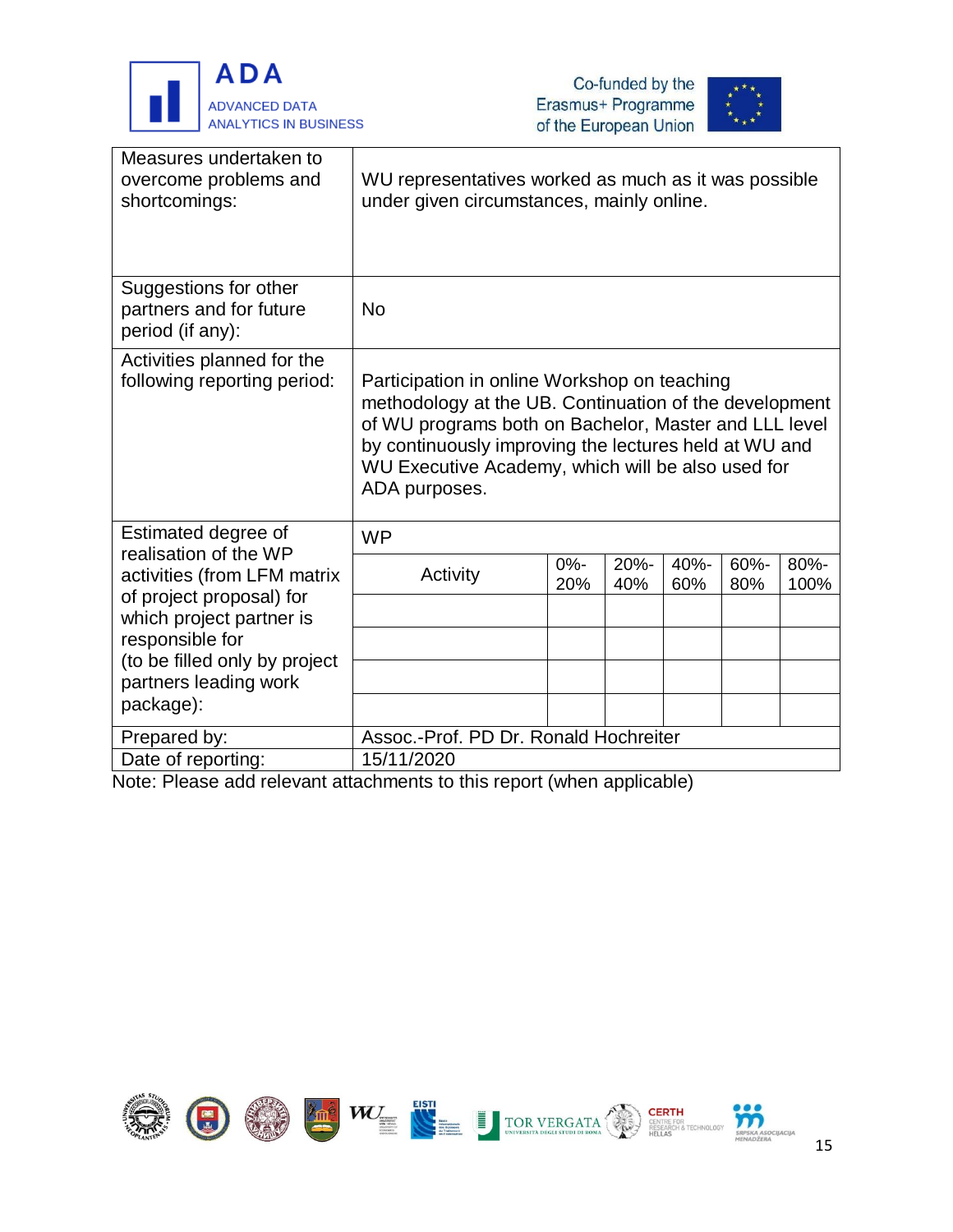



<span id="page-18-0"></span>

| Project partner                                                                                                                                                                                                                                                                                                                      | Graduate School in Computer Science and Mathematics<br>Engineering (EISTI)                                                                                                                                                                                                                                                                |
|--------------------------------------------------------------------------------------------------------------------------------------------------------------------------------------------------------------------------------------------------------------------------------------------------------------------------------------|-------------------------------------------------------------------------------------------------------------------------------------------------------------------------------------------------------------------------------------------------------------------------------------------------------------------------------------------|
| Reporting period                                                                                                                                                                                                                                                                                                                     | $15.07.2020 - 15.11.2020$                                                                                                                                                                                                                                                                                                                 |
| Description of all activities<br>realised by project partner<br>during reporting period<br>and achieved results:                                                                                                                                                                                                                     | Because of COVID-19 pandemic, there were mobilities<br>i.e. no management meetings and study visits organized<br>in Erasmus+ ADA project. During reporting period,<br>professors of EISTI worked on preparation of lectures<br>which they should teach at Serbian universities, after<br>new study programs accreditation and enrollment. |
| Have you experienced any<br>problems or deviations<br>from the plan and<br>schedule (and which)?<br>(explanations for tasks not<br>fully implemented, critical<br>objectives not fully<br>achieved and/or not being<br>on schedule. Explanation<br>of the impact on other<br>tasks, available resources<br>and the overall planning) | Corona virus outbreak caused another postponement of<br>study visit of ADA consortium to EISTI, planned for this<br>period. We hope that this visit will be realized after the<br>situation improves.                                                                                                                                     |

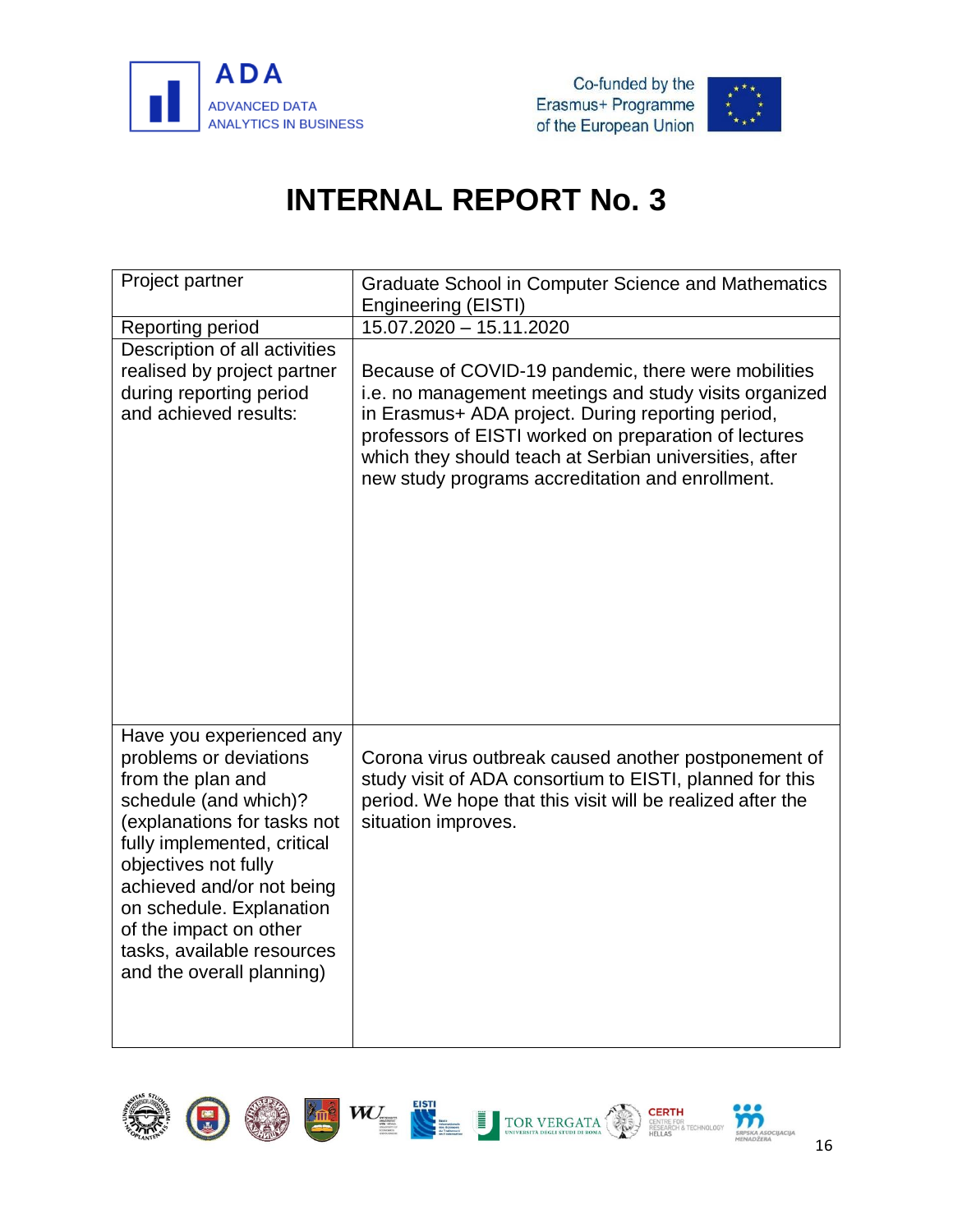





| Measures undertaken to<br>overcome problems and<br>shortcomings:     | The corrective actions were limited, as the Corona virus<br>outbreak is global, and many countries closed their<br>borders, so all mobilites are postponed.                                                                                                                    |               |             |             |             |              |
|----------------------------------------------------------------------|--------------------------------------------------------------------------------------------------------------------------------------------------------------------------------------------------------------------------------------------------------------------------------|---------------|-------------|-------------|-------------|--------------|
| Suggestions for other<br>partners and for future<br>period (if any): | N/A                                                                                                                                                                                                                                                                            |               |             |             |             |              |
| Activities planned for the<br>following reporting period:            | In the following period, the EISTI team members will<br>continue to work on the preparation of lectures for<br>Serbian students within the ADA project. Also, we hope<br>that if COVID-19 pandemic ends, we will be able to<br>organize postponed visit in the spring of 2021. |               |             |             |             |              |
| Estimated degree of<br>realisation of the WP                         | <b>WP</b>                                                                                                                                                                                                                                                                      |               |             |             |             |              |
| activities (from LFM matrix                                          | Activity                                                                                                                                                                                                                                                                       | $0% -$<br>20% | 20%-<br>40% | 40%-<br>60% | 60%-<br>80% | 80%-<br>100% |
| of project proposal) for<br>which project partner is                 |                                                                                                                                                                                                                                                                                |               |             |             |             |              |
| responsible for<br>(to be filled only by project                     |                                                                                                                                                                                                                                                                                |               |             |             |             |              |
| partners leading work                                                |                                                                                                                                                                                                                                                                                |               |             |             |             |              |
| package):                                                            |                                                                                                                                                                                                                                                                                |               |             |             |             |              |
|                                                                      |                                                                                                                                                                                                                                                                                |               |             |             |             |              |
| Prepared by:                                                         | Maria Malek                                                                                                                                                                                                                                                                    |               |             |             |             |              |
| Date of reporting:                                                   | 15/11/2020                                                                                                                                                                                                                                                                     |               |             |             |             |              |

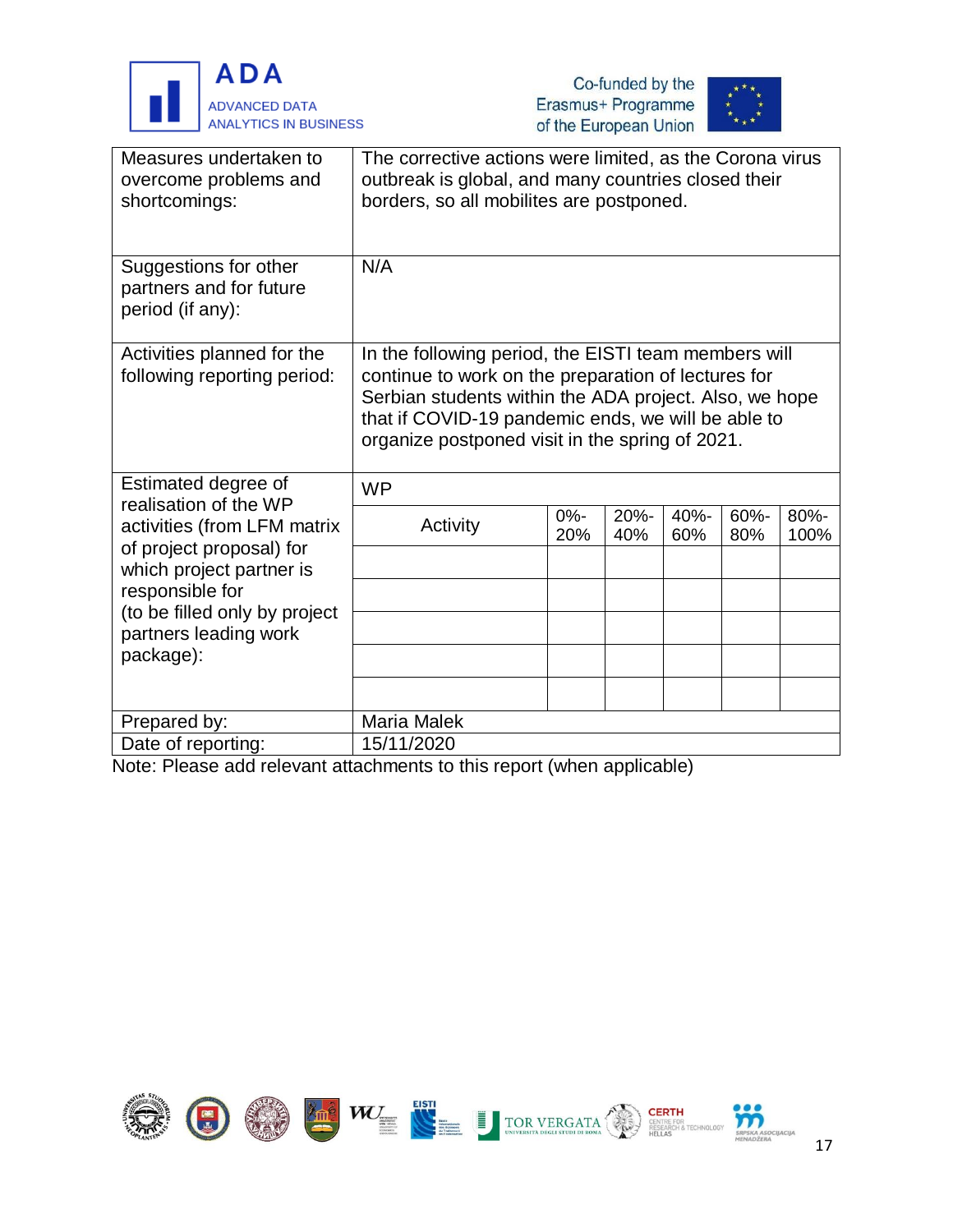





<span id="page-20-0"></span>

| Project partner                                                                                                                                                                                                                                                                                                                         | University of Rome Tor Vergata (UNITOV)                                                                                                                                                                                        |
|-----------------------------------------------------------------------------------------------------------------------------------------------------------------------------------------------------------------------------------------------------------------------------------------------------------------------------------------|--------------------------------------------------------------------------------------------------------------------------------------------------------------------------------------------------------------------------------|
| Reporting period                                                                                                                                                                                                                                                                                                                        | 15.07.2020 - 15.11.2020                                                                                                                                                                                                        |
| Description of all activities<br>realised by project partner<br>during reporting period<br>and achieved results:                                                                                                                                                                                                                        | Some of the professors involved in the project worked<br>preparing lectures to students to be enrolled in new<br>master study programs in Serbia, including sides and<br>teaching materials.                                   |
|                                                                                                                                                                                                                                                                                                                                         | Moreover, one of the professors of the board, was<br>involved in preparing the slides for the forthcoming<br>online Workshop on teaching methodology, to be held<br>on 7 December 2020 organized by University of<br>Belgrade. |
|                                                                                                                                                                                                                                                                                                                                         | Prof. Bianchi will illustrate the partners which is are the<br>modalities implemented at the University of Rome Tor<br>Vergata.                                                                                                |
| Have you experienced<br>any problems or<br>deviations from the plan<br>and schedule (and<br>which)?<br>(explanations for tasks not<br>fully implemented, critical<br>objectives not fully<br>achieved and/or not being<br>on schedule. Explanation<br>of the impact on other<br>tasks, available resources<br>and the overall planning) | Unfortunately, due to the Covid-19 Health Emergency<br>we could not proceed as expected with the<br>implementation of the project.                                                                                             |

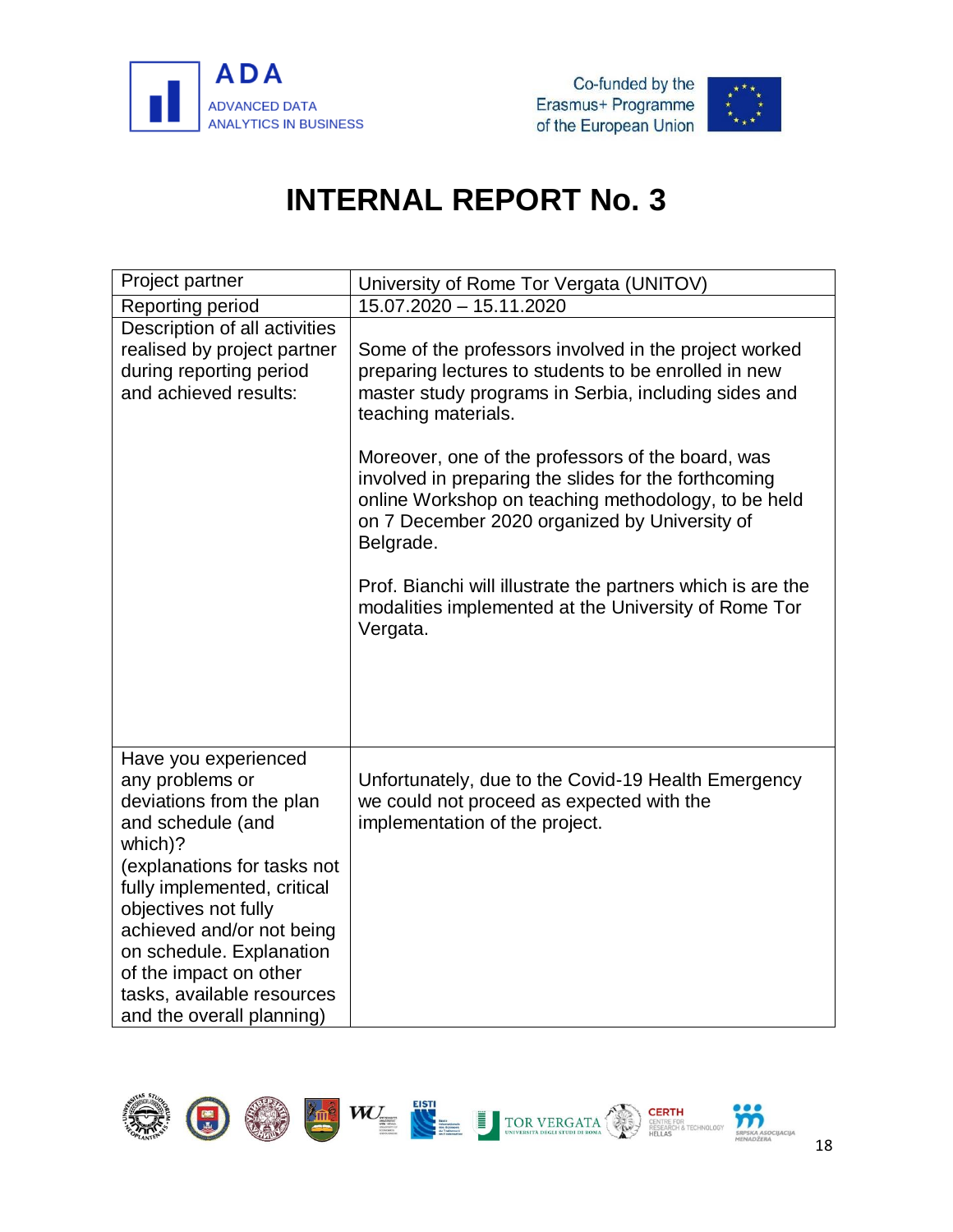





| Measures undertaken to<br>overcome problems and<br>shortcomings:                                       | Hopefully, online meetings will help overcome delays.<br>However, the optimal solution is to have teaching<br>methodology meetings in presence. |               |                |             |             |                 |
|--------------------------------------------------------------------------------------------------------|-------------------------------------------------------------------------------------------------------------------------------------------------|---------------|----------------|-------------|-------------|-----------------|
| Suggestions for other<br>partners and for future<br>period (if any):                                   | Meetings in presence are strongly encouraged.<br>Nonetheless, social distancing was necessary during the<br>last period.                        |               |                |             |             |                 |
| Activities planned for the<br>following reporting period:                                              | Online workshop on teaching methodology on 7<br>December 2020.                                                                                  |               |                |             |             |                 |
| Estimated degree of<br>realisation of the WP                                                           | <b>WP</b>                                                                                                                                       |               |                |             |             |                 |
| activities (from LFM matrix<br>of project proposal) for<br>which project partner is<br>responsible for | Activity                                                                                                                                        | $0% -$<br>20% | $20% -$<br>40% | 40%-<br>60% | 60%-<br>80% | $80% -$<br>100% |
| (to be filled only by project<br>partners leading work                                                 |                                                                                                                                                 |               |                |             |             |                 |
| package):                                                                                              |                                                                                                                                                 |               |                |             |             |                 |
| Prepared by:                                                                                           | Maria Innocenzi                                                                                                                                 |               |                |             |             |                 |
| Date of reporting:                                                                                     | 15/11/2020                                                                                                                                      |               |                |             |             |                 |

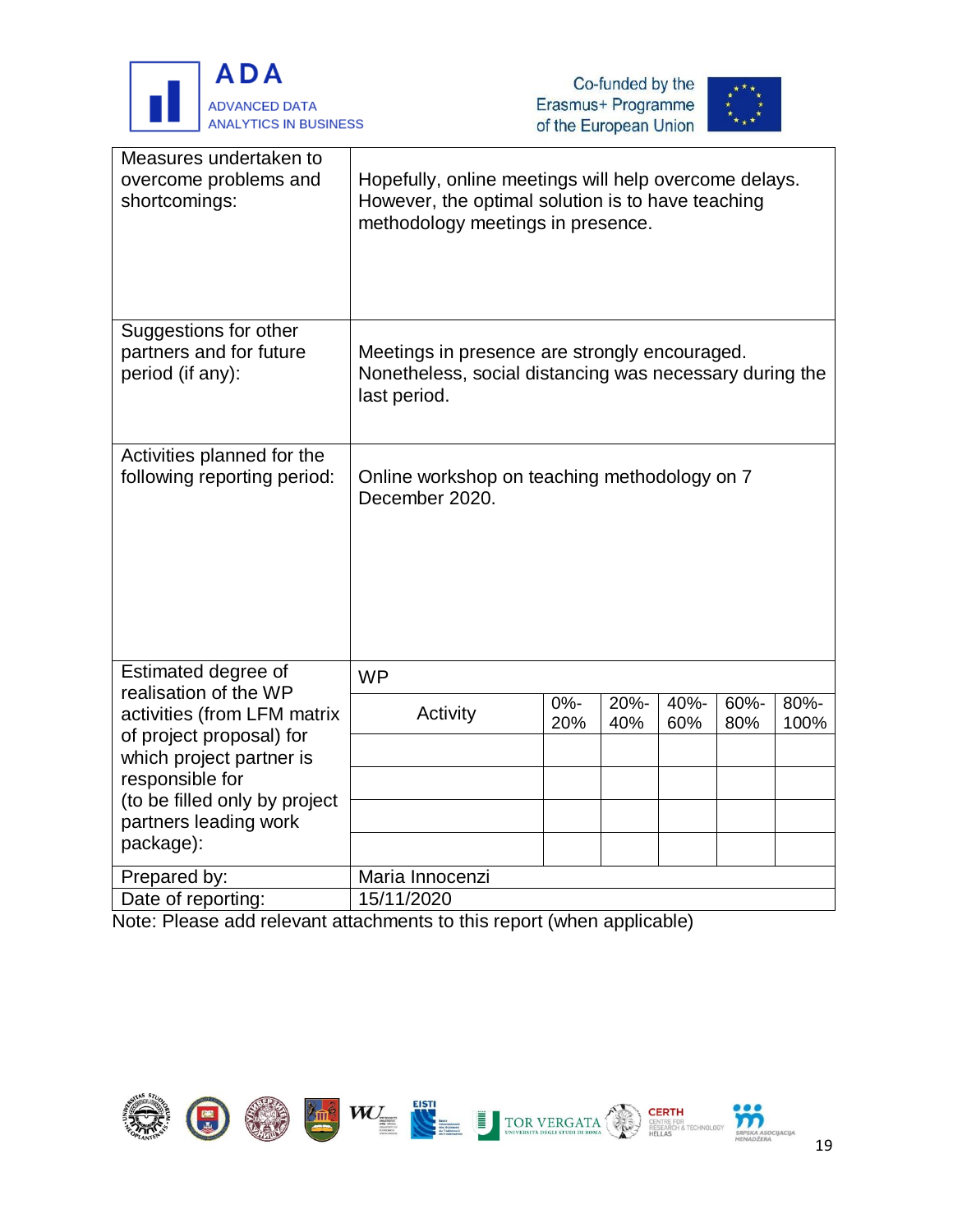



<span id="page-22-0"></span>

| Project partner                                                                                                                                                                                                                                                                                                                      | Centre for Research and Technology Hellas (CERTH)                                                                                                                                                                                                                                         |
|--------------------------------------------------------------------------------------------------------------------------------------------------------------------------------------------------------------------------------------------------------------------------------------------------------------------------------------|-------------------------------------------------------------------------------------------------------------------------------------------------------------------------------------------------------------------------------------------------------------------------------------------|
| Reporting period                                                                                                                                                                                                                                                                                                                     | 15.07.2020 - 15.11.2020                                                                                                                                                                                                                                                                   |
| Description of all activities<br>realised by project partner<br>during reporting period<br>and achieved results:                                                                                                                                                                                                                     | Preparation of the teaching material and planning of the<br>teaching lessons to be executed by the CERTH<br>participants.                                                                                                                                                                 |
|                                                                                                                                                                                                                                                                                                                                      | CERTH also selected the professors to teach to<br>students to be enrolled in new master study programs in<br>Serbia and worked on preparation of a presentation for<br>the online Workshop on teaching methodology, to be<br>organized by the University of Belgrade in December<br>2020. |
| Have you experienced any<br>problems or deviations<br>from the plan and<br>schedule (and which)?<br>(explanations for tasks not<br>fully implemented, critical<br>objectives not fully<br>achieved and/or not being<br>on schedule. Explanation<br>of the impact on other<br>tasks, available resources<br>and the overall planning) | The Covid-19 pandemic caused some delays in the<br>preparation of material for teaching.                                                                                                                                                                                                  |

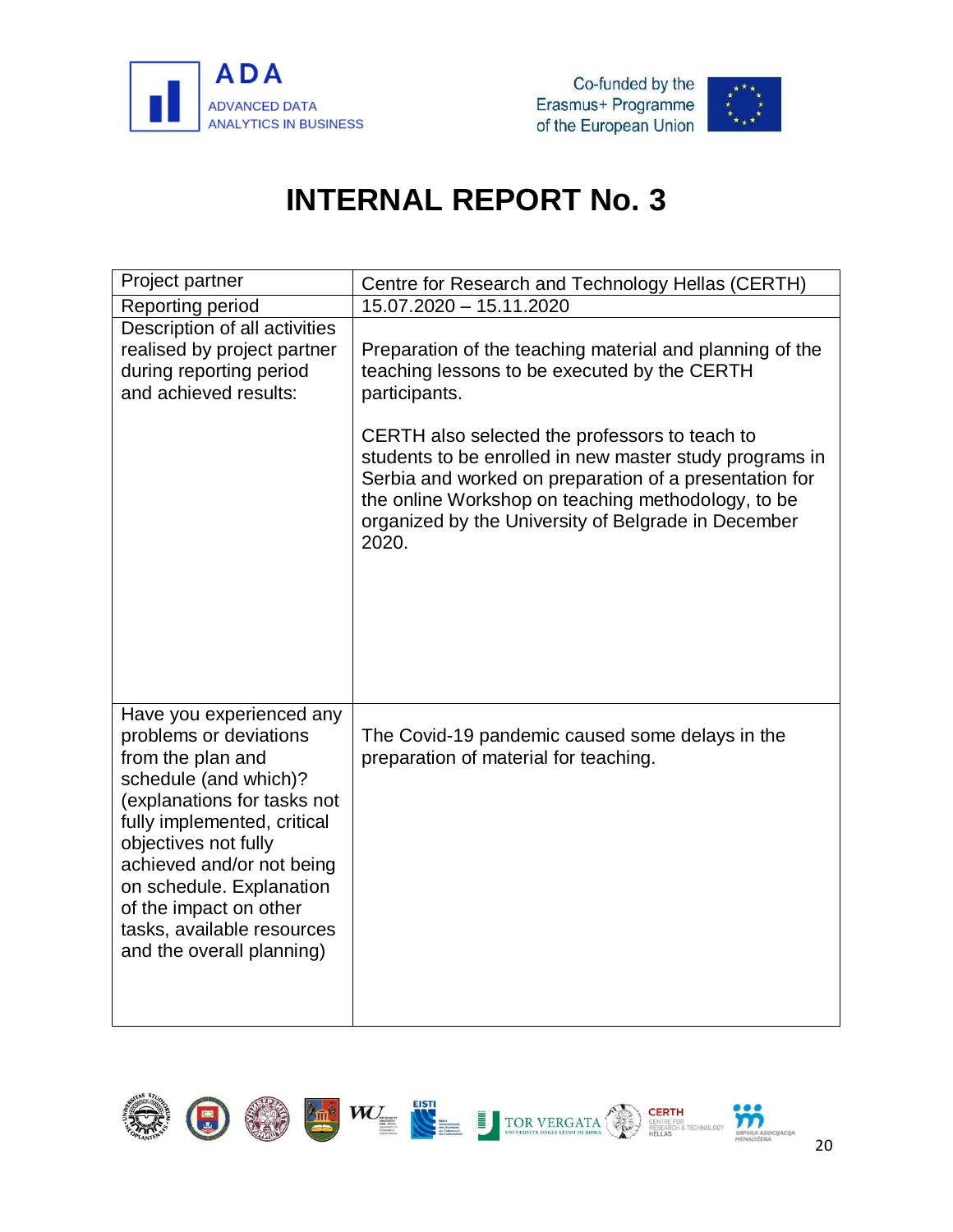





| Measures undertaken to<br>overcome problems and<br>shortcomings:                                             | Preparation of material will be conducted in the<br>forthcoming months.                                                                          |               |             |             |                |              |
|--------------------------------------------------------------------------------------------------------------|--------------------------------------------------------------------------------------------------------------------------------------------------|---------------|-------------|-------------|----------------|--------------|
| Suggestions for other<br>partners and for future<br>period (if any):                                         | N/A                                                                                                                                              |               |             |             |                |              |
| Activities planned for the<br>following reporting period:                                                    | Continue with the preparations of the teaching material<br>and planning the teaching lessons to be executed by the<br><b>CERTH</b> participants. |               |             |             |                |              |
| Estimated degree of                                                                                          | <b>WP</b>                                                                                                                                        |               |             |             |                |              |
| realisation of the WP<br>activities (from LFM matrix<br>of project proposal) for<br>which project partner is | Activity                                                                                                                                         | $0% -$<br>20% | 20%-<br>40% | 40%-<br>60% | $60% -$<br>80% | 80%-<br>100% |
| responsible for<br>(to be filled only by project                                                             |                                                                                                                                                  |               |             |             |                |              |
| partners leading work                                                                                        |                                                                                                                                                  |               |             |             |                |              |
| package):                                                                                                    |                                                                                                                                                  |               |             |             |                |              |
|                                                                                                              |                                                                                                                                                  |               |             |             |                |              |
| Prepared by:                                                                                                 | Josep Maria Salanova Grau and Jason Papathanasiou                                                                                                |               |             |             |                |              |
| Date of reporting:                                                                                           | 15/11/2020                                                                                                                                       |               |             |             |                |              |

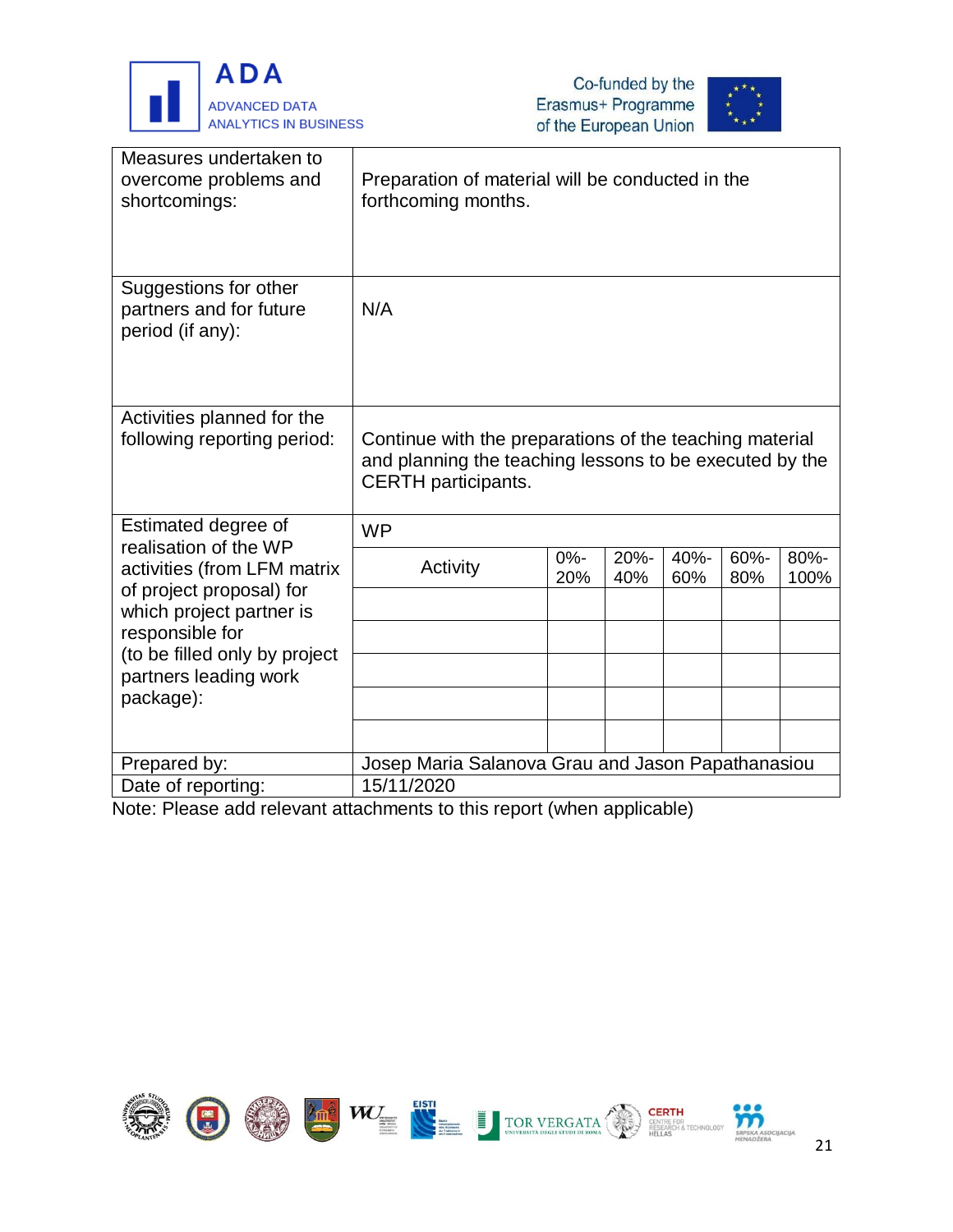





<span id="page-24-0"></span>

| Project partner                                                                                                                                                                                                                                                                                                                      | Serbian Association of Managers (SAM)                                                                                                                                                                                                                                                                                                                                                                                                                                                                              |
|--------------------------------------------------------------------------------------------------------------------------------------------------------------------------------------------------------------------------------------------------------------------------------------------------------------------------------------|--------------------------------------------------------------------------------------------------------------------------------------------------------------------------------------------------------------------------------------------------------------------------------------------------------------------------------------------------------------------------------------------------------------------------------------------------------------------------------------------------------------------|
| Reporting period                                                                                                                                                                                                                                                                                                                     | 15/07/2020-15/11/2020                                                                                                                                                                                                                                                                                                                                                                                                                                                                                              |
| Description of all activities                                                                                                                                                                                                                                                                                                        |                                                                                                                                                                                                                                                                                                                                                                                                                                                                                                                    |
| realised by project partner<br>during reporting period<br>and achieved results:                                                                                                                                                                                                                                                      | Throughout September and October, SAM conducted a<br>member survey which, among other things, included the<br>topic of availability of workforce on the Serbia's labour<br>market. On the questions: "Which occupations are<br>hardest to find on the market?", managers' top answers<br>were "data scientists" and "data analysts", and second to<br>top "various IT jobs". We communicated these findings to<br>business community, universities, and media.<br>SAM continued to strengthen its connections with |
|                                                                                                                                                                                                                                                                                                                                      | faculties of economics in Subotica, Belgrade, Kragujevac<br>signing official<br>Memorandums<br>Nis,<br>by<br><b>of</b><br>and<br>understanding with each faculty, aiming to bring closer<br>students to the business best practices.                                                                                                                                                                                                                                                                               |
| Have you experienced any<br>problems or deviations<br>from the plan and<br>schedule (and which)?<br>(explanations for tasks not<br>fully implemented, critical<br>objectives not fully<br>achieved and/or not being<br>on schedule. Explanation<br>of the impact on other<br>tasks, available resources<br>and the overall planning) | Due to pandemic and emergency state in Serbia,<br>dissemination of the information of the project among<br>business audience was limited, due to the public focus<br>on health and economic issues, but more intensive than<br>during the previous reporting period.                                                                                                                                                                                                                                               |